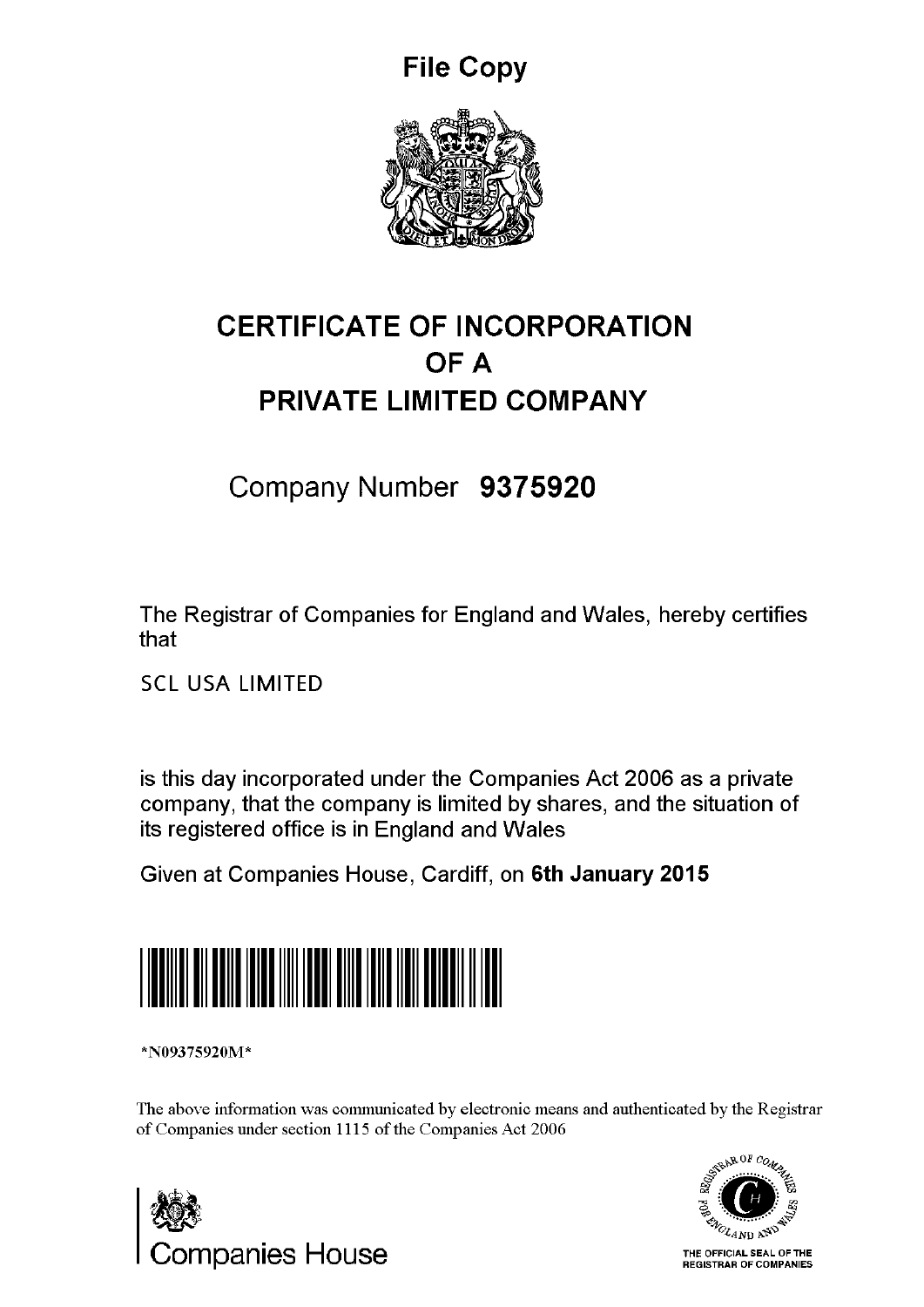

*Office Address:* 



## Application to register a company

*Received for filing in Electronic Fonnat on the:* 06/0112015



*Company Name in full.· Company Type: Situation of Registered Office: Proposed Register*  SCL USA LIMITED Private limited by shares England and Wales

C/0 PKF LITTLEJOHN LEVEL 2, 1 WESTFERRY CIRCUS LONDON ENGLAND E14 4HD

*I wish to entirely adopt the following model articles:* Private (Ltd by Shares)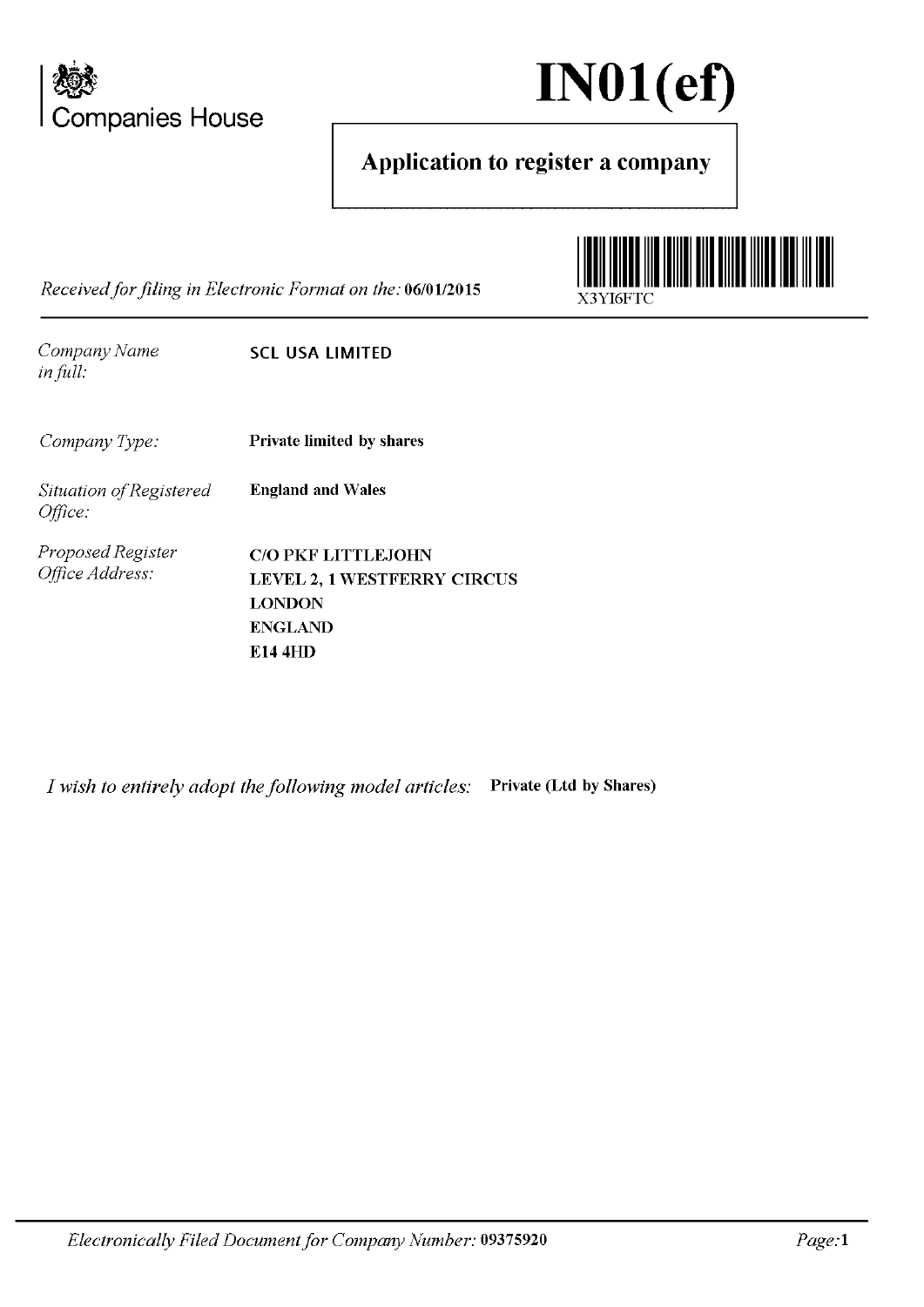*Company Director I* 

*Type:* Person *Full forename(s):* MR ALEXANDERA JAMES ASHBURNER

*Surname:* NIX

*Former names:* 

*Service Address:* 13 ST. JAMES'S GARDENS LONDON ENGLAND W114RD

#### *Country/State Usually Resident:* ENGLAND

| Date of Birth: 01/05/1975 | <i>Nationality: BRITISH</i> |
|---------------------------|-----------------------------|
| $Occupation:$ CEO         |                             |
|                           |                             |

*Consented to Act:* Y *Date authorised:* 06/0112015 *Authenticated:* YES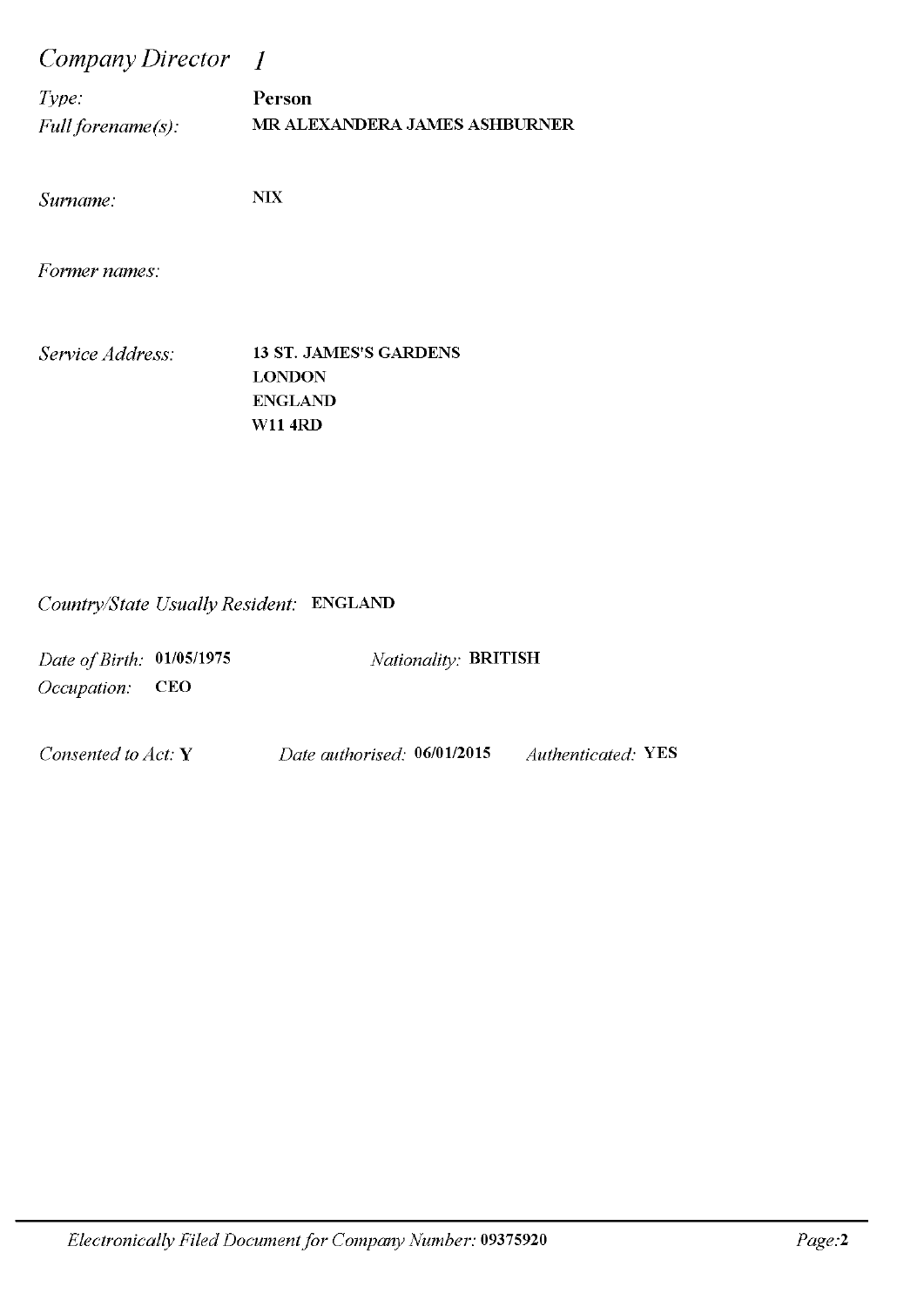| Statement of Capital | (Share Capital) |
|----------------------|-----------------|
|----------------------|-----------------|

| <b>Class of shares</b> | <b>ORDINARY</b> | Number allotted              | 10000 |
|------------------------|-----------------|------------------------------|-------|
|                        |                 | Aggregate nominal<br>value   | 100   |
| Currency               | GBP             | Amount paid per share        | - 0   |
|                        |                 | Amount unpaid per share 0.01 |       |

*Prescribed particulars* 

EACH SHARE HAS FULL RIGHTS IN THE COMPANY WITH RESPECT TO VOTING, DIVIDENDS AND DISTRIBUTIONS.

|          |            | <b>Statement of Capital</b> (Totals) |                                  |       |  |
|----------|------------|--------------------------------------|----------------------------------|-------|--|
| Currency | <b>GBP</b> |                                      | Total number<br>of shares        | 10000 |  |
|          |            |                                      | Total aggregate<br>nominal value | 100   |  |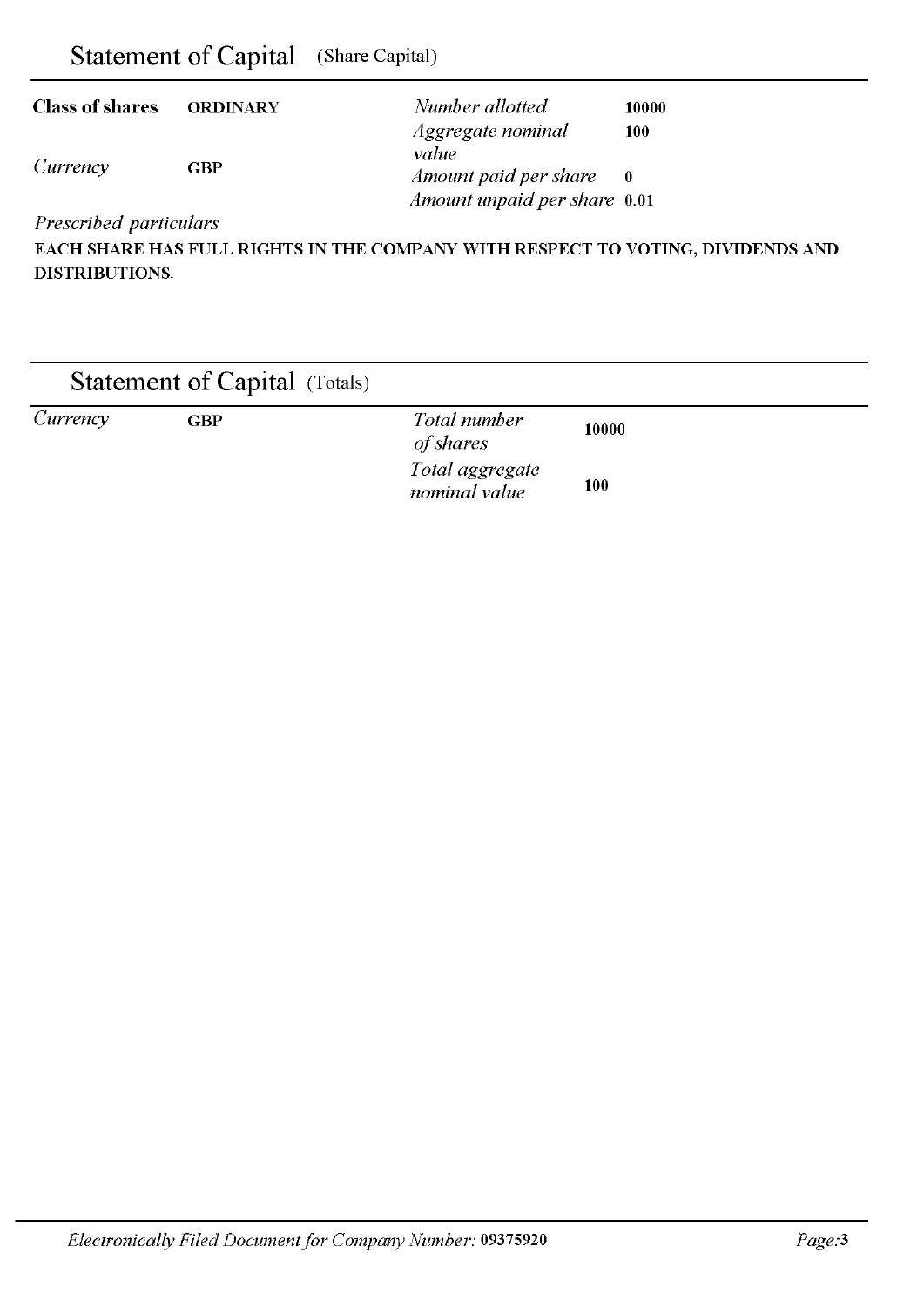| Name:    | <b>ALEXANDER NIX</b>                                             |                                 |                 |
|----------|------------------------------------------------------------------|---------------------------------|-----------------|
| Address: | <b>13 ST. JAMES'S GARDENS</b><br><b>LONDON</b><br><b>ENGLAND</b> | Class of share:                 | <b>ORDINARY</b> |
|          | <b>W11 4RD</b>                                                   | Number of shares:               | 10000           |
|          |                                                                  | Currency:                       | <b>GBP</b>      |
|          |                                                                  | Nominal value of<br>each share: | 0.01            |
|          |                                                                  | Amount unpaid:                  | 0.01            |
|          |                                                                  | Amount paid.                    | 0               |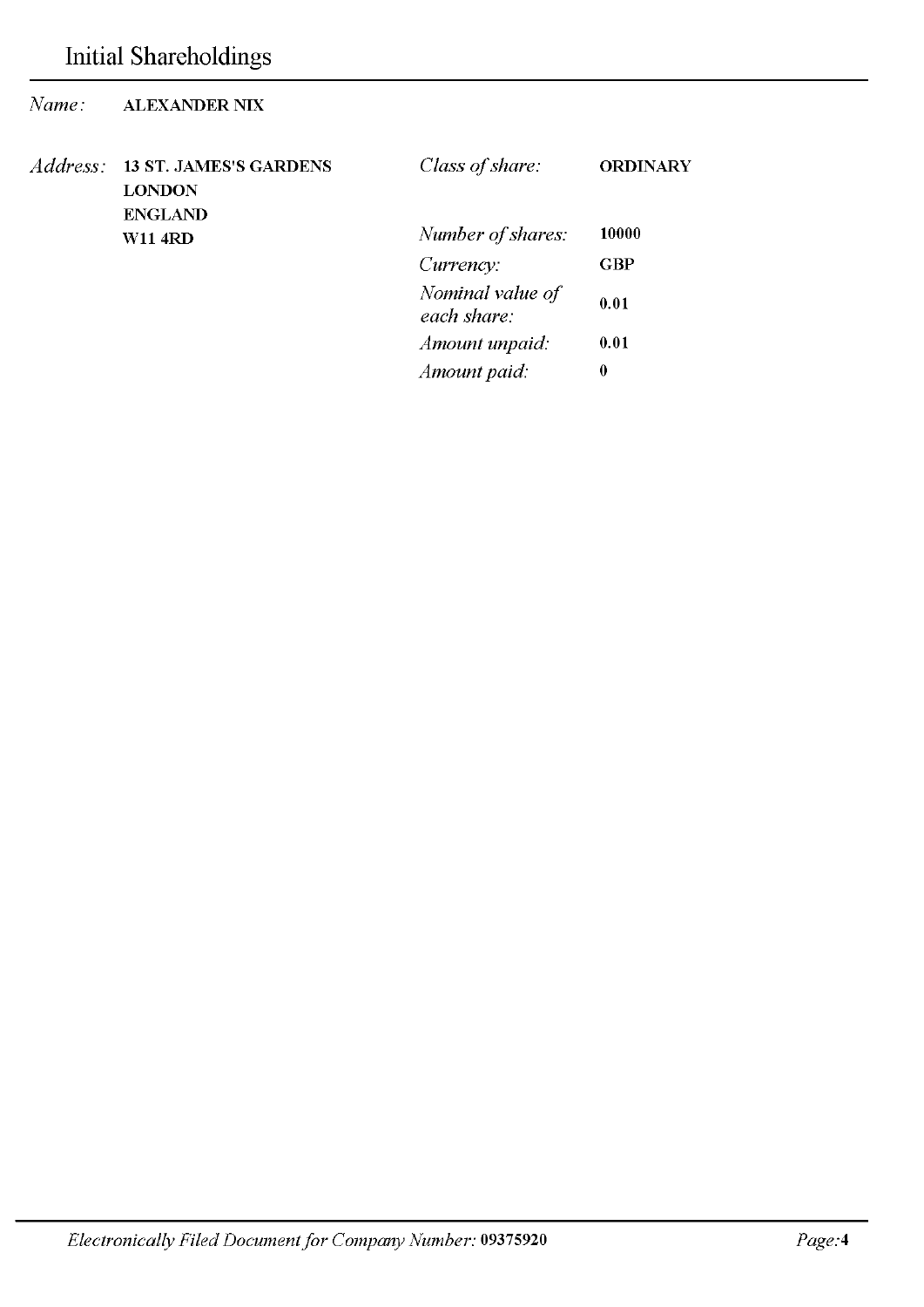*I confirm the requirements of the Companies Act 2006 as to registration have been complied with.* 

*Name:* ALEXANDER NIX

*Authenticated:* YES

## *Authorisation*

*Authoriser Designation:* subscriber *Authenticated:* Yes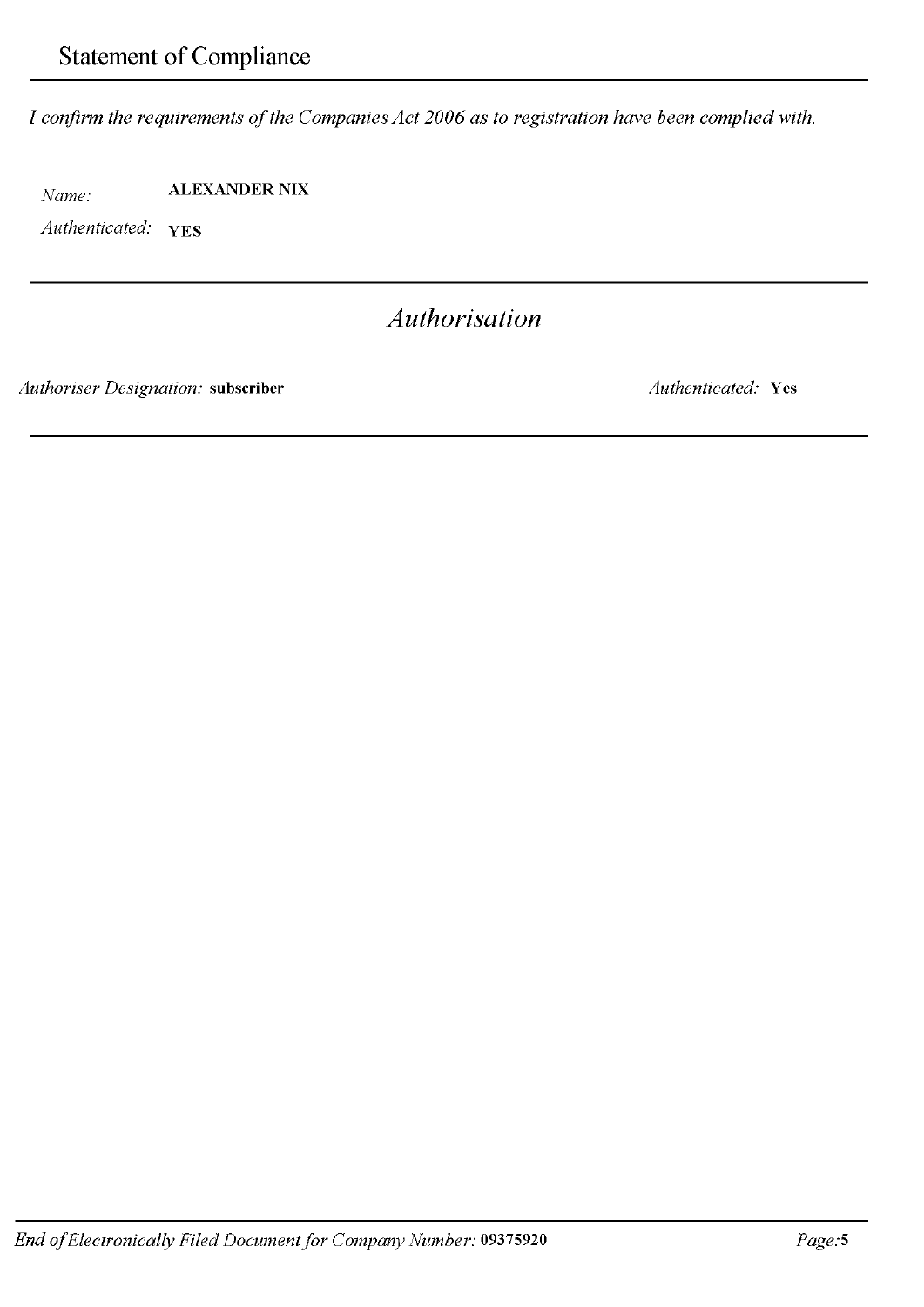## **COMPANY HAVING A SHARE CAPITAL**

## **Memorandum of association of SCL USA LIMITED**

Each subscriber to this memorandum of association wishes to form a company under the Companies Act 2006 and agrees to become a member of the company and to take at least one share.

| Name of each subscriber | Authentication               |
|-------------------------|------------------------------|
| Alexander Nix           | Authenticated Electronically |

Dated: 06/01/2015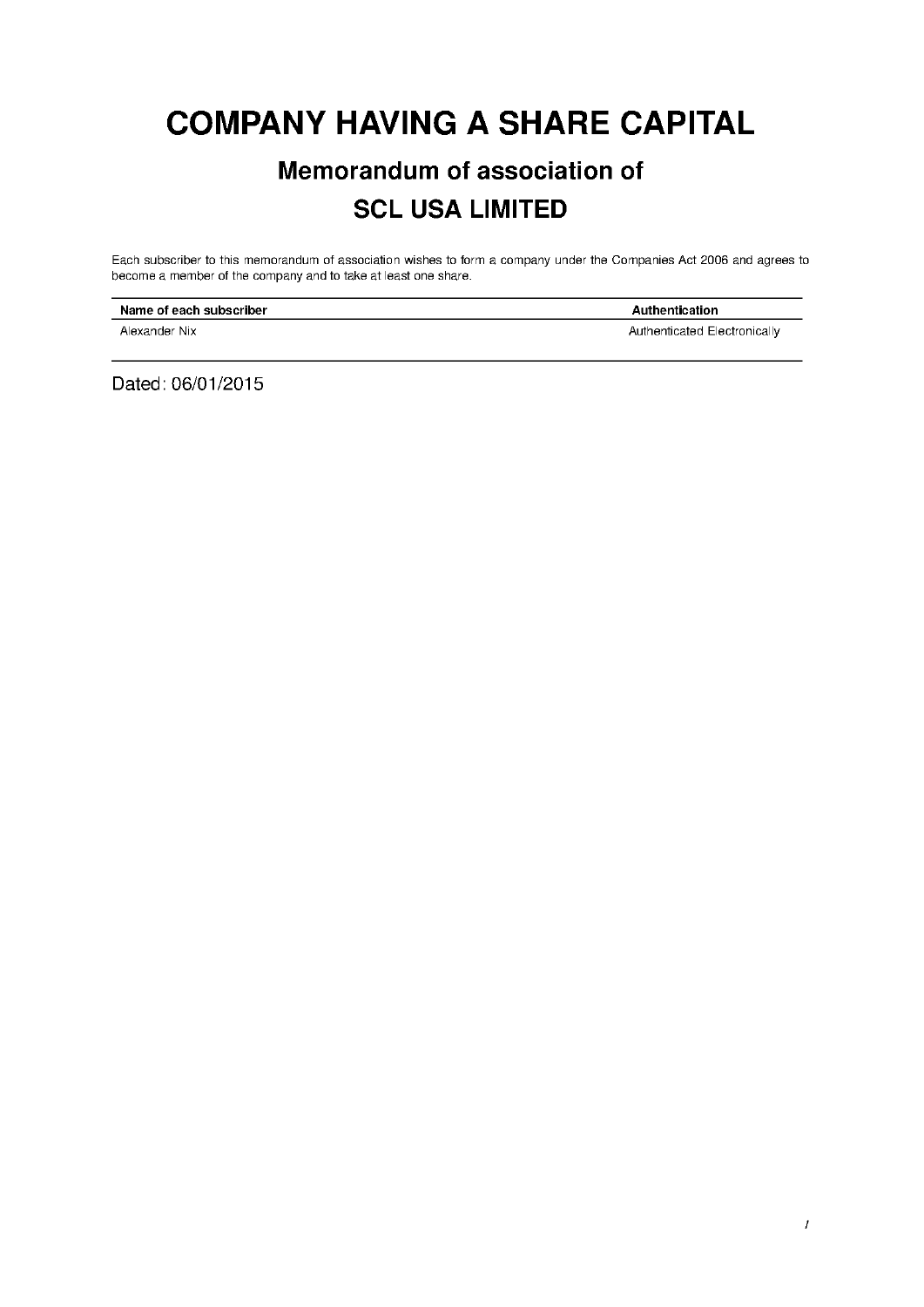## [Companies](https://beta.companieshouse.gov.uk/) House

BETA This is a trial service — your feedback [\(https://www.research.net/r/chbeta\)](https://www.research.net/r/chbeta) will help us to improve it.

Search for companies or officers

# CAMBRIDGE ANALYTICA(UK) LIMITED

Company number 09375920

Registered office address Pkf Littlejohn, Level 2, 1 Westferry Circus, London, England, E14 4HD

Company status In Administration

Company type Private limited Company

Incorporated on 6 January 2015

### **Accounts**

Next accounts made up to 31 December 2017 due by 30 September 2018

Last accounts made up to 31 December 2016

#### Confirmation statement

Next statement date 6 January 2019 due by 20 January 2019

Last statement dated 6 January 2018

### Nature of business (SIC)

• 99999 - Dormant Company

#### Previous company names

Name **Period** SCL USA LIMITED 06 Jan 2015 - 14 Apr 2016

[Is there anything wrong with this page?](javascript:void(0);)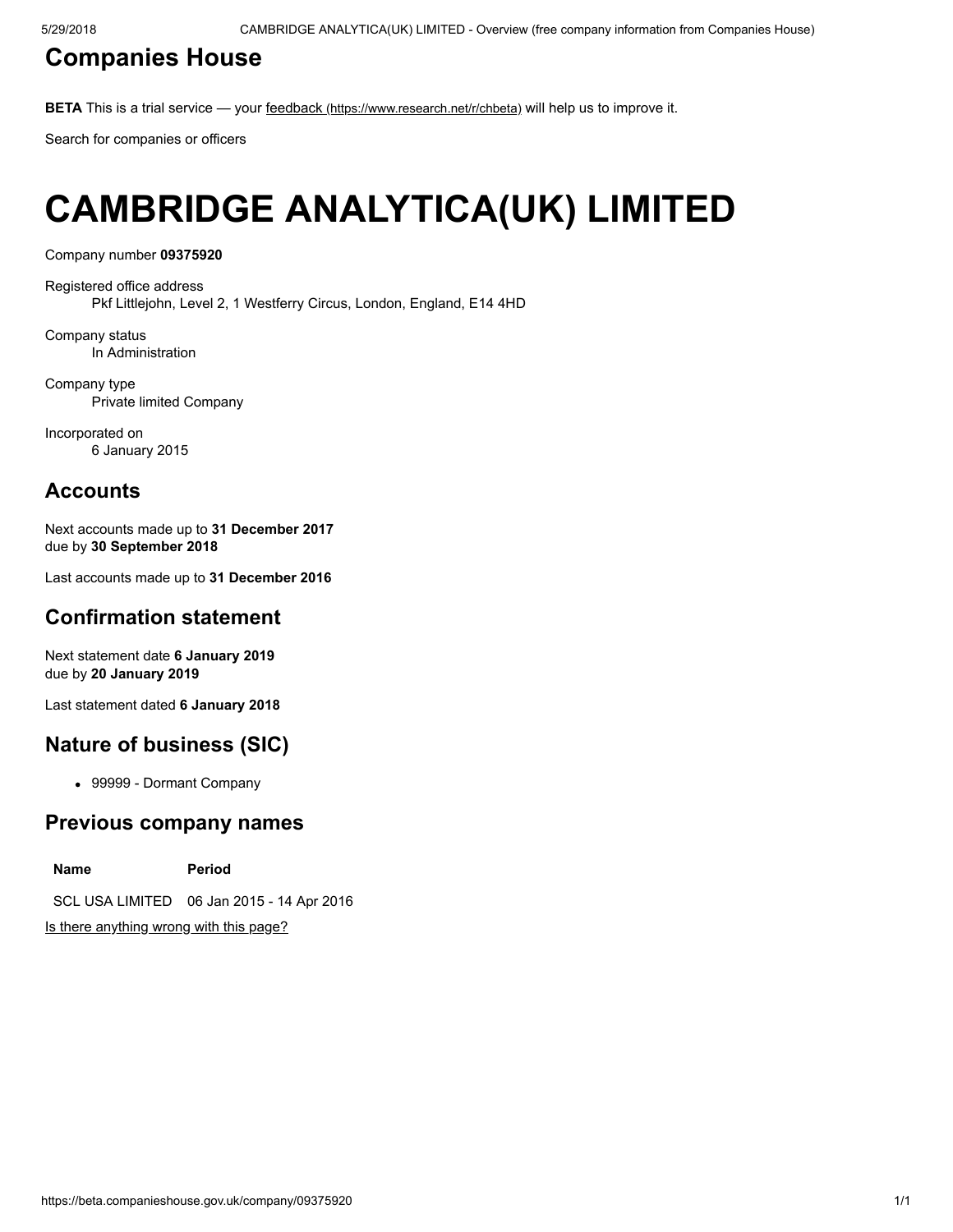## [Companies](https://beta.companieshouse.gov.uk/) House

BETA This is a trial service — your feedback [\(https://www.research.net/r/chbeta\)](https://www.research.net/r/chbeta) will help us to improve it.

Search for companies or officers

# CAMBRIDGE ANALYTICA(UK) LIMITED

Company number 09375920

| Date           | <b>Type</b>        | <b>Description</b>                                                                                           | View /<br><b>Download</b> |
|----------------|--------------------|--------------------------------------------------------------------------------------------------------------|---------------------------|
| 25 May<br>2018 | AM01               | Appointment of an administrator<br>This document is being processed and will be available in 5 days.         |                           |
| 15 May<br>2018 | <b>TM01</b>        | Termination of appointment of Julian David Wheatland as a director on 30 April<br>2018                       | $(1$ page)                |
| 15 May<br>2018 | <b>TM01</b>        | Termination of appointment of Alexander James Ashburner Nix as a director on 30<br>April 2018                | $(1$ page)                |
| 15 May<br>2018 | AP01               | Appointment of Mr Julian David Wheatland as a director on 30 April 2018                                      | (2 pages)                 |
| 20 Feb<br>2018 | <b>CS01</b>        | Confirmation statement made on 6 January 2018 with no updates                                                | (3 pages)                 |
| 31 Aug<br>2017 | AA                 | Accounts for a dormant company made up to 31 December 2016                                                   | (6 pages)                 |
| 07 Feb<br>2017 | <b>CS01</b>        | Confirmation statement made on 6 January 2017 with updates                                                   | (5 pages)                 |
| 05 Aug<br>2016 | AA                 | Accounts for a dormant company made up to 31 December 2015                                                   | (6 pages)                 |
| 14 May<br>2016 | DISS40             | Compulsory strike-off action has been discontinued                                                           | $(1$ page)                |
| 11 May<br>2016 | AR01               | Annual return made up to 6 January 2016 with full list of shareholders<br>Statement of capital on 2016-05-11 | (3 pages)                 |
|                |                    | • GBP 100                                                                                                    |                           |
| 14 Apr         | <b>RESOLUTIONS</b> | Resolutions                                                                                                  | (2 pages)                 |
| 2016           |                    | • RES15 - Change company name resolution on 2016-04-13                                                       |                           |
| 14 Apr<br>2016 | <b>CONNOT</b>      | Change of name notice                                                                                        | (2 pages)                 |
| 05 Apr<br>2016 | GAZ1               | First Gazette notice for compulsory strike-off                                                               | $(1$ page)                |
| 11 Mar<br>2015 | AA01               | Current accounting period shortened from 31 January 2016 to 31 December 2015                                 | $(1$ page)                |
| 06 Jan<br>2015 | <b>NEWINC</b>      | Incorporation<br>Statement of capital on 2015-01-06                                                          | (7 pages)                 |
|                |                    | • GBP 100                                                                                                    |                           |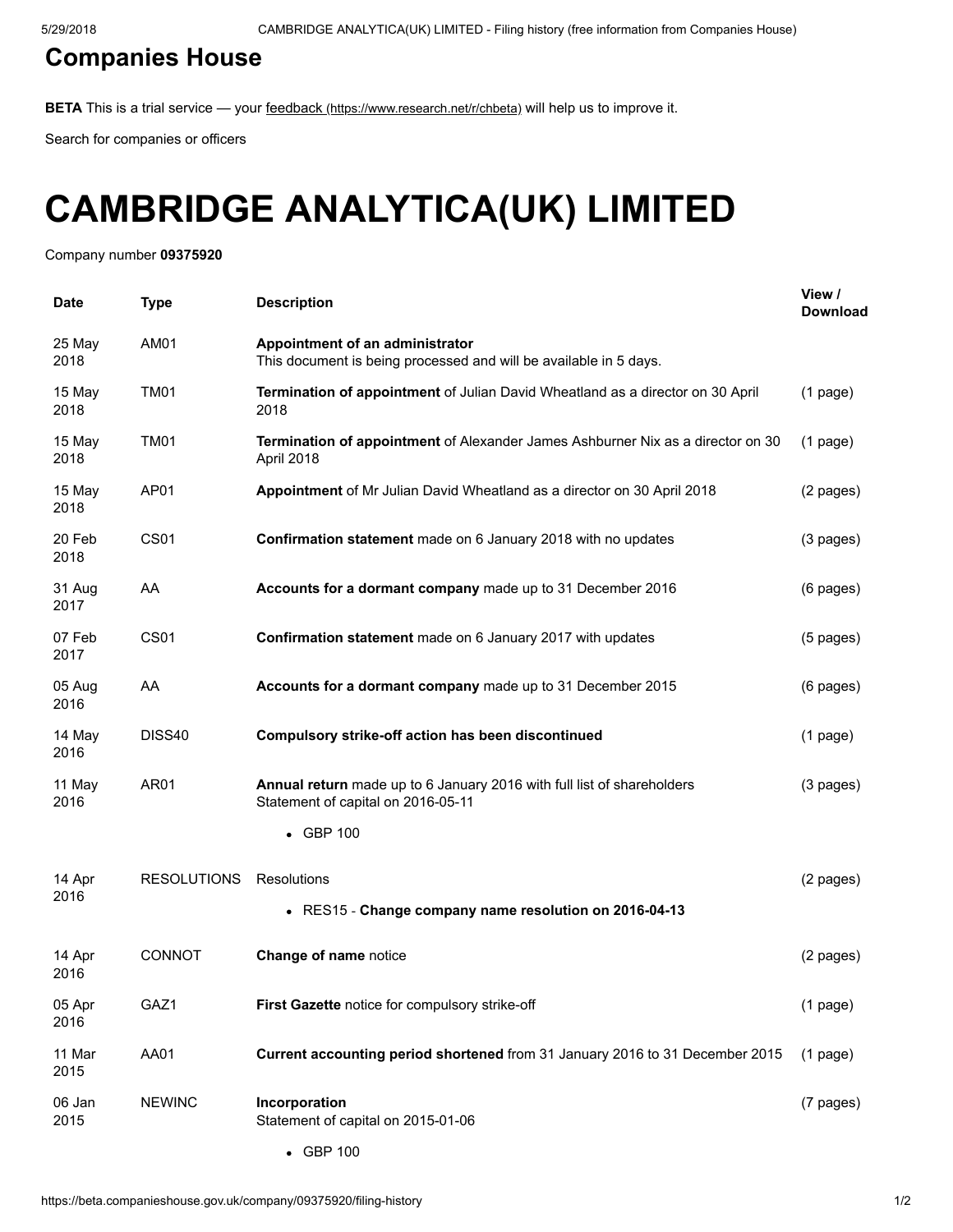MODEL ARTICLES ‐ Model articles adopted

[Is there anything wrong with this page?](javascript:void(0);)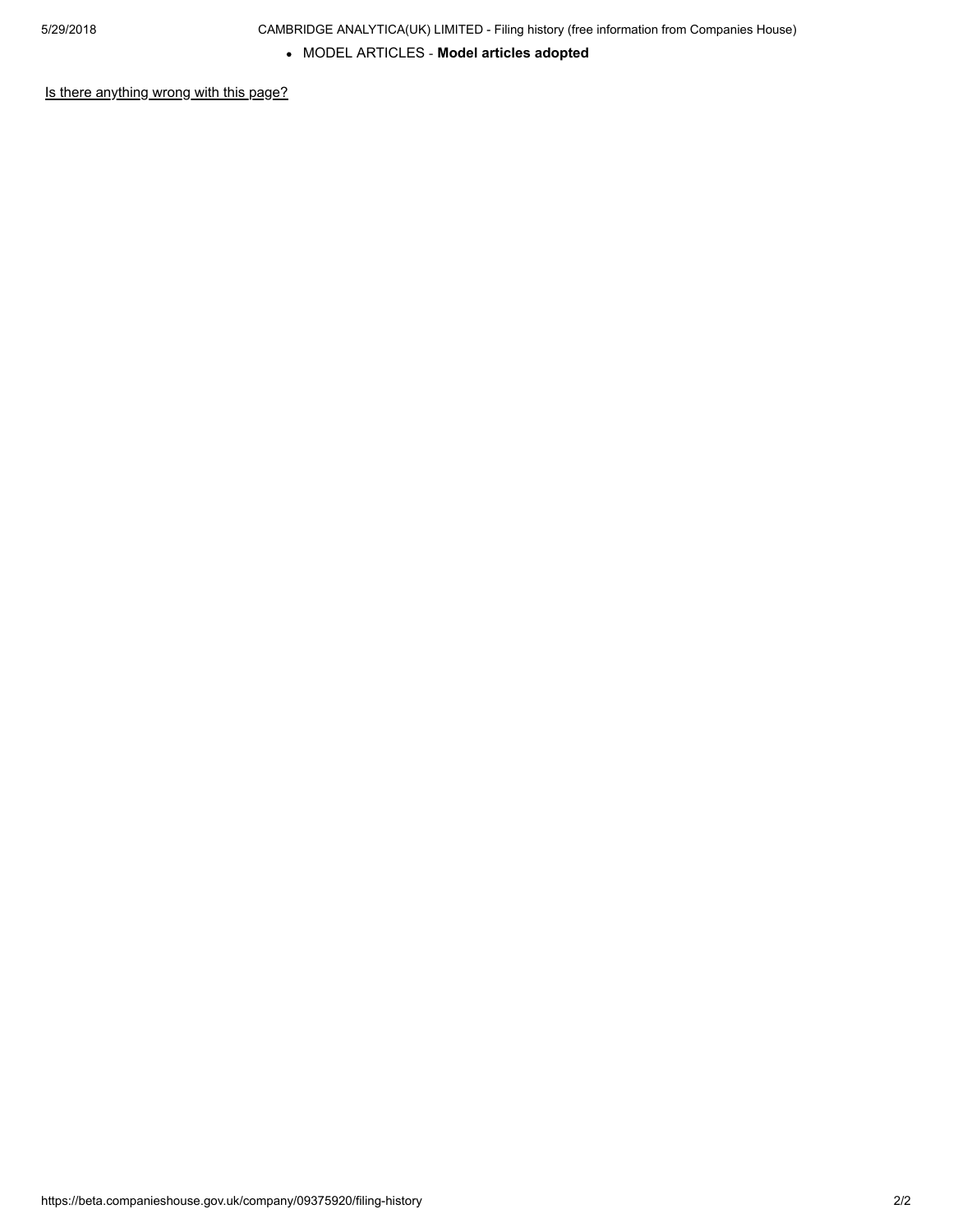

COMPANY NO. 09375920

THE COMPANIES ACT 2006

COMPANY LIMITED BY SHARES

RESOLUTION IN WRITING OF

SCL USA LIMITED ("the Company")

Circulation Date 13 April 2016

We, the undersigned, being the sole member of the Company eligible to vote on the following resolution at the time and date of circulation, hereby pass the following resolution pursuant to sections 288 to 300 of the Compames Act 2006 '

As a special resolution in accordance with s283 of the Companies Act 2006

"THAT the name of the Company be changed to

#### CAMBRIDGE ANALYTICA(UK) LIMITED\*

alf of SCL Elections Limited For and

Date 13 April 2016

Notes

- 1. Members may signify their agreement to the resolution by returning a hard copy of the resolutions signed by them (or on their behalf) to the Company at the address shown above
- 2 The proposed resolution will lapse if not passed within the period of 28 days beginning with the Circulation date shown above
- 3 Members do not need to take any action if they do not agree to the resolution.

**c: \users\Jullanw\appdata\local\m!crosofl\wmdows\lnetcache\content outlook\mlv0zpct\mt160413 doc**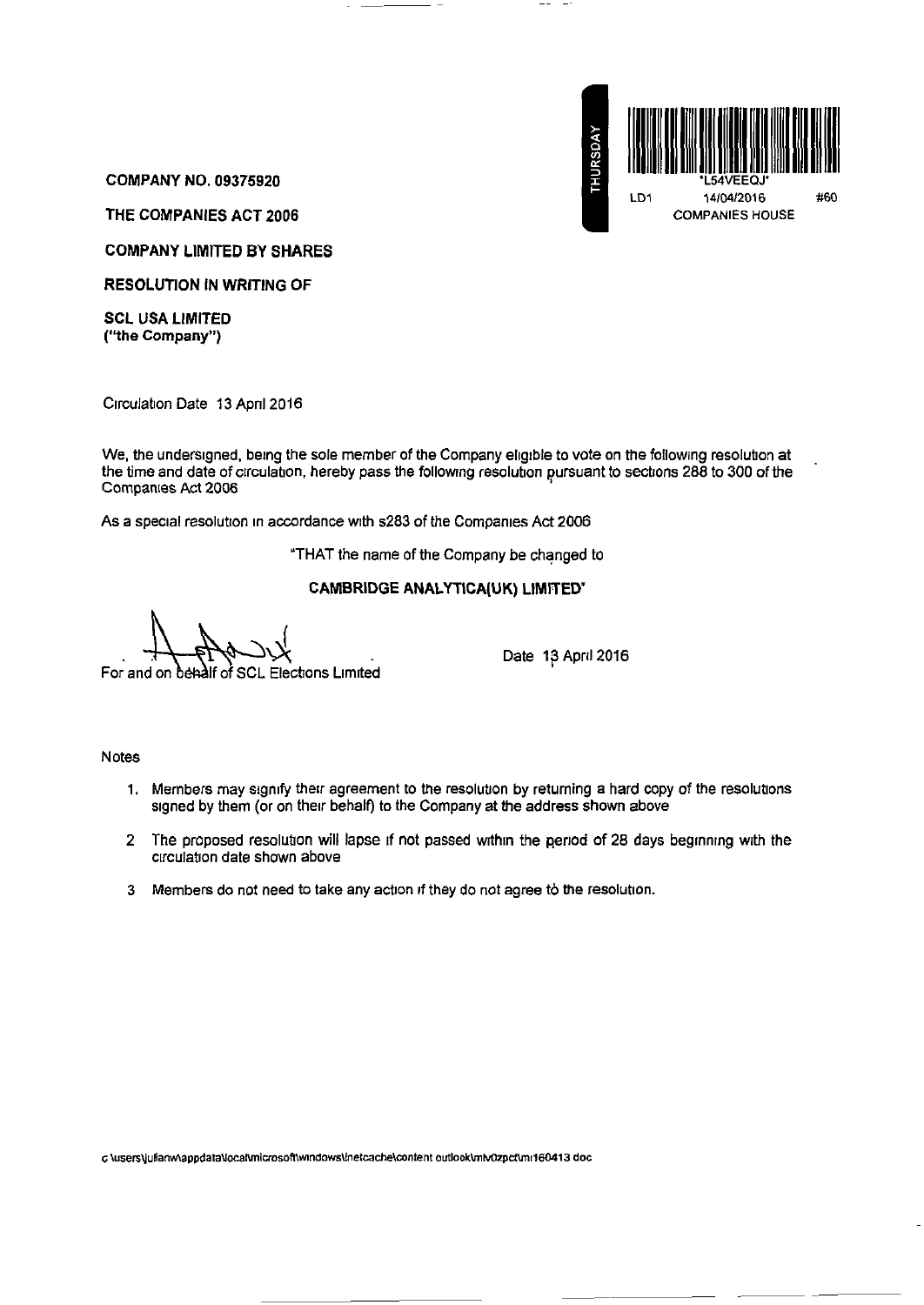

## FILE COPY

## CERTIFICATE OF INCORPORATION ON CHANGE OF NAME

Company Number 9375920

The Registrar of Companies for England and Wales hereby certifies that under the Companies Act 2006:

## SCL USA LIMITED

a company incorporated as private limited by shares; having its registered office situated in England and Wales; has changed its name to:

## CAMBRIDGE ANALYTICA(UK) LIMITED

Given at Companies House on 14th April 2016



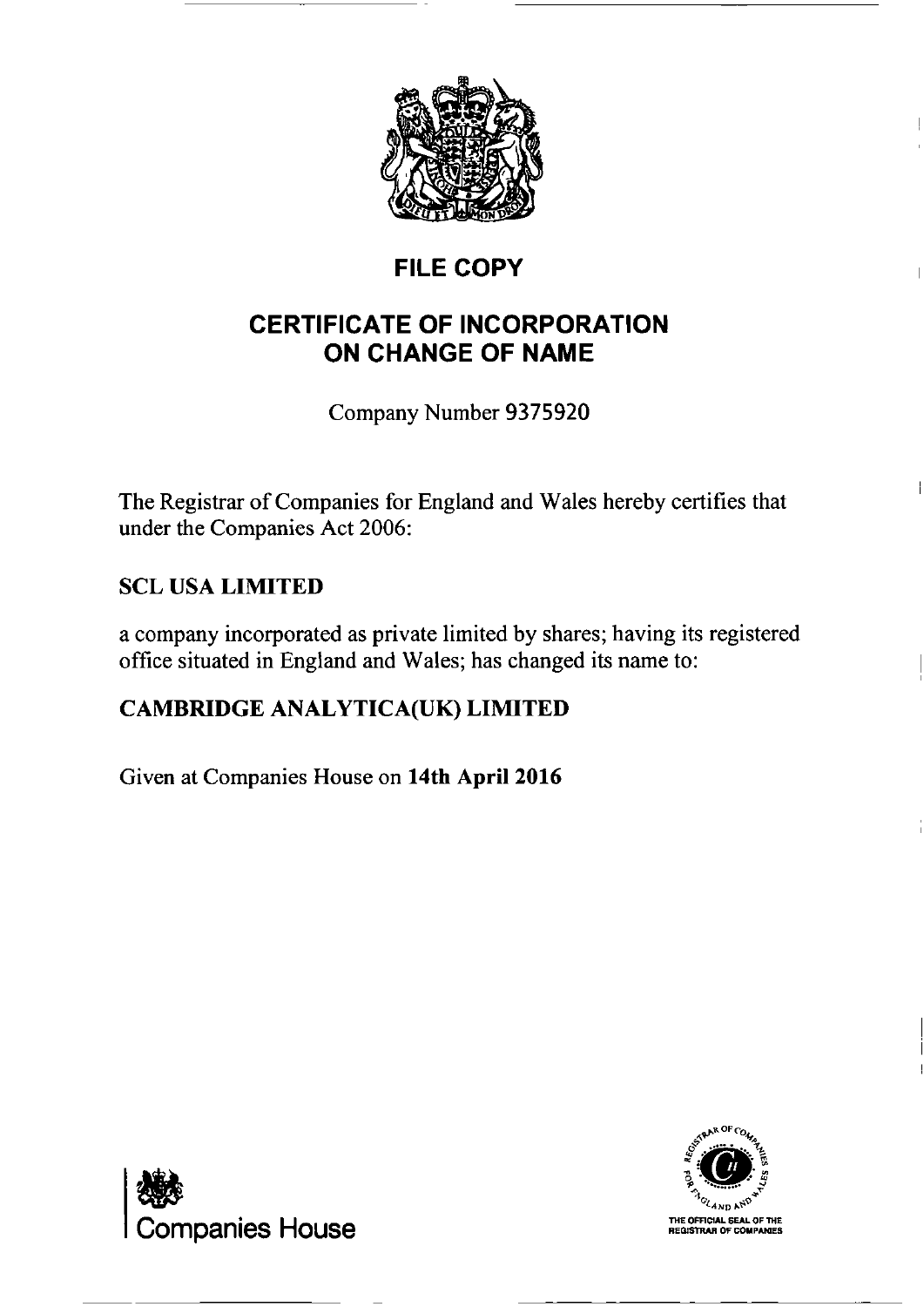

 $AR01$  (ef)

## **Annual Return**

| Received for filing in Electronic Format on the: | 10/05/2016                                                                                        | X56PR0UB |
|--------------------------------------------------|---------------------------------------------------------------------------------------------------|----------|
| Company Name:                                    | <b>SCL USA LIMITED</b>                                                                            |          |
| Company Number:                                  | 09375920                                                                                          |          |
| Date of this return:                             | 06/01/2016                                                                                        |          |
| SIC codes:                                       | 99999                                                                                             |          |
| Company Type:                                    | Private company limited by shares                                                                 |          |
| Situation of Registered<br>Office:               | PKF LITTLEJOHN LEVEL 2<br><b>1 WESTFERRY CIRCUS</b><br><b>LONDON</b><br><b>ENGLAND</b><br>E14 4HD |          |

Officers of the company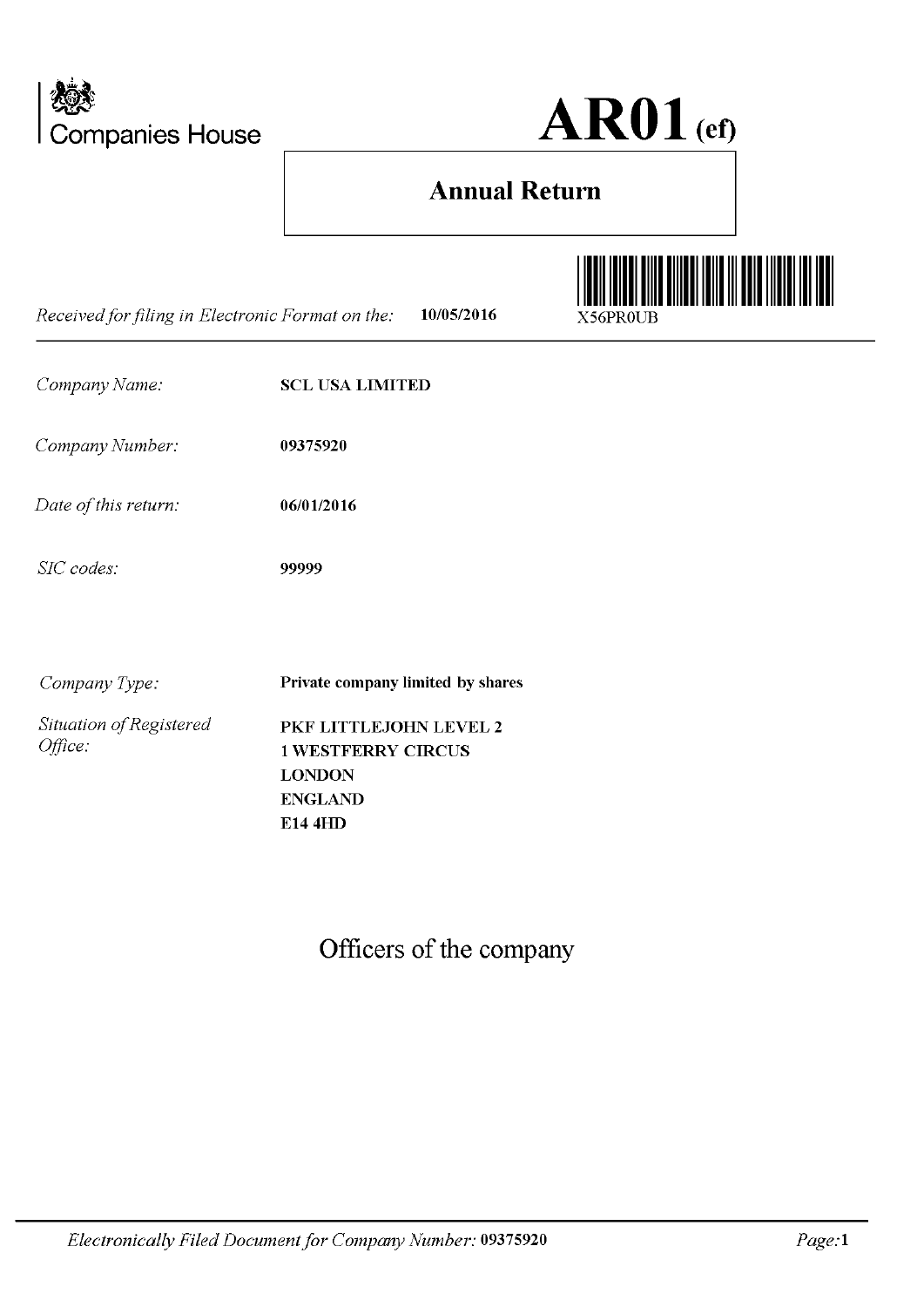*Company Director I* 

*Type:* Person *Full forename(s):* ALEXANDER JAMES ASHBURNER

*Surname:* NIX

*Former names:* 

*Service Address:* 108 NEW BOND STREET LONDON UNITED KINGDOM W1S 1EF

#### *Country/State Usually Resident:* UNITED KINGDOM

*Date of Birth:* \*\*/05/1975 *Occupation:* CEO

*Nationality:* BRITISH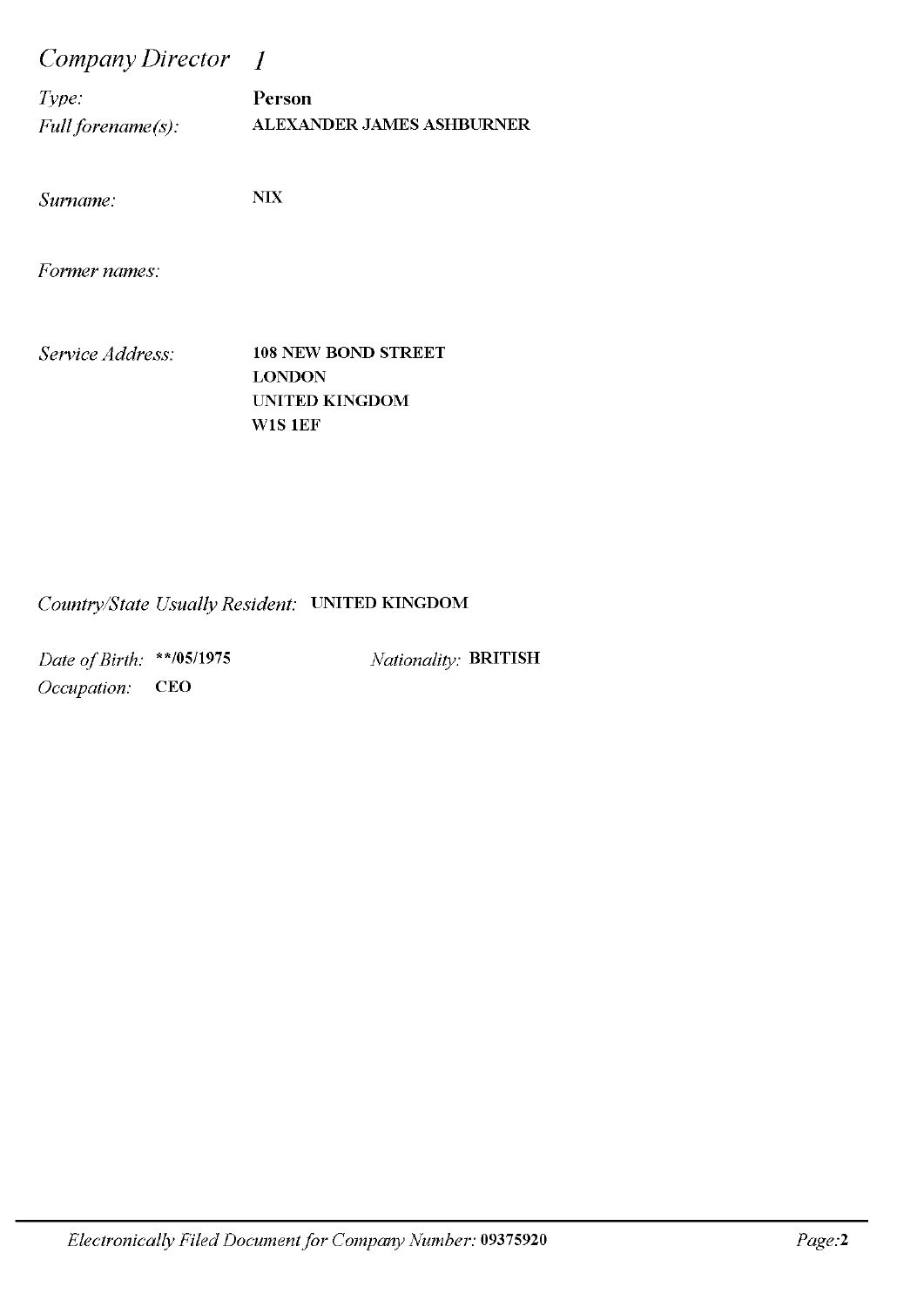| Statement of Capital (Share Capital) |                 |                                      |
|--------------------------------------|-----------------|--------------------------------------|
| <b>Class of shares</b>               | <b>ORDINARY</b> | Number allotted<br>Aggregate nominal |
| Currency                             | GBP             | value<br>Amount paid per share       |

*Prescribed particulars* 

THE SHARES HAVE ATTACHED TO THEM FULL VOTING RIGHTS.

|          |     | <b>Statement of Capital</b> (Totals) |       |  |
|----------|-----|--------------------------------------|-------|--|
| Currency | GBP | Total number<br>of shares            | 10000 |  |
|          |     | Total aggregate<br>nominal value     | 100   |  |

*Amount unpaid per share* 

10000 100

0.01 0

## *Full Details of Shareholders*

The details below relate to individuals / corporate bodies that were shareholders as at 06/01/2016 or that had ceased to be shareholders since the made up date of the previous Annual Return

*Afulllist of shareholders for the company are shown below* 

| Shareholding J | $\therefore$ 0 ORDINARY shares held as at the date of this return |
|----------------|-------------------------------------------------------------------|
|                | 10000 shares transferred on 2015-02-03                            |
| Name:          | ALEXANDER JAMES ASHBURNER NIX                                     |
| Shareholding 2 | $\cdot$ 10000 ORDINARY shares held as at the date of this return  |
| Name:          | <b>SCL ELECTIONS LIMITED</b>                                      |

## *Authorisation*

*Authenticated* 

*This form was authorised by one of the following:* 

Director, Secretary, Person Authorised, Charity Commission Receiver and Manager, CIC Manager, Judicial Factor.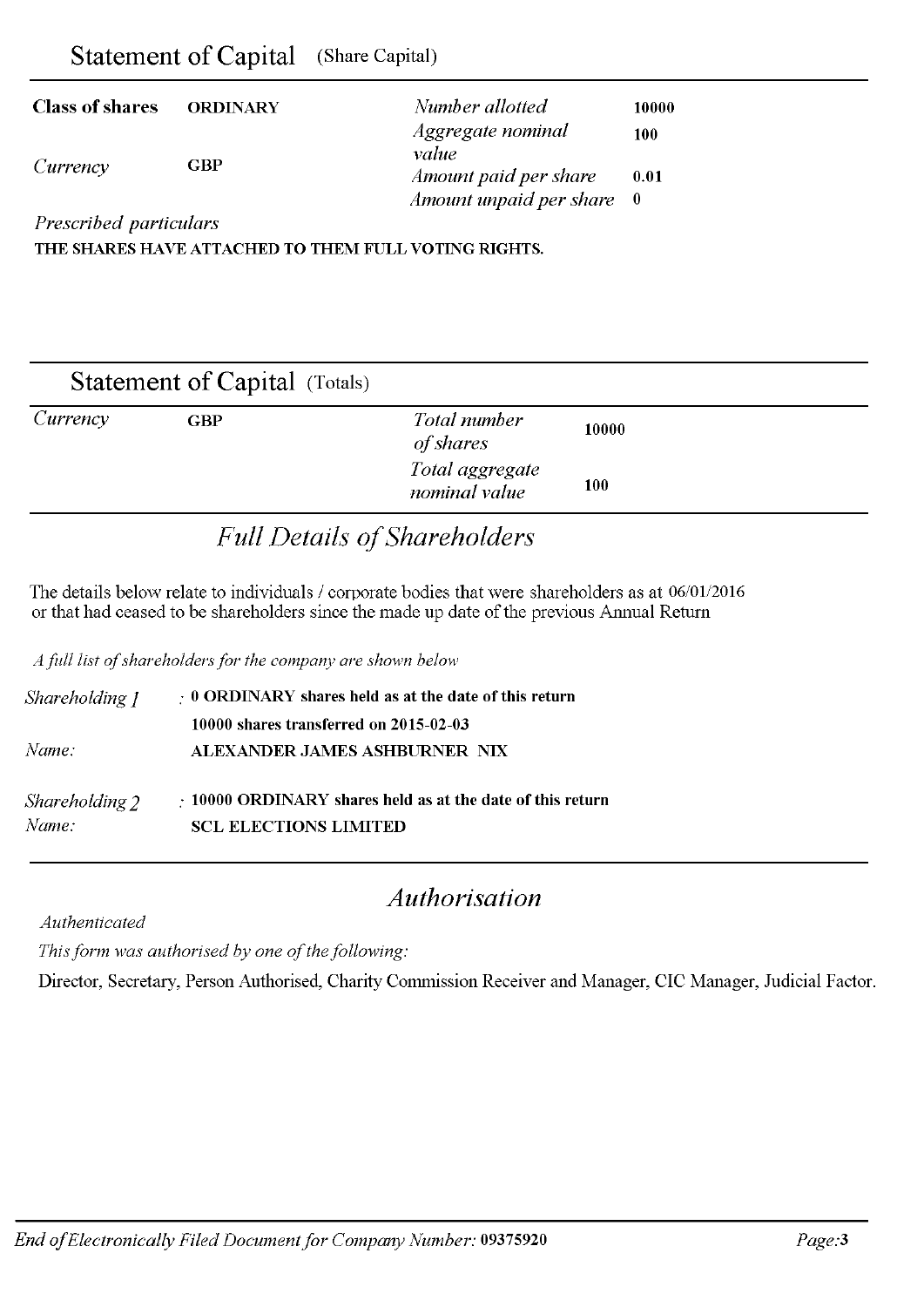Registered riumber: 09375920

## CAMBRIDGE ANAL YTICA(UK) LIMITED (FORMERLY SCL USA LIMITED)

UNAUDITED

DIRECTOR'S REPORT AND FINANCIAL STATEMENTS.

FOR THE PERIOD ENDED 31 DECEMBER 2015

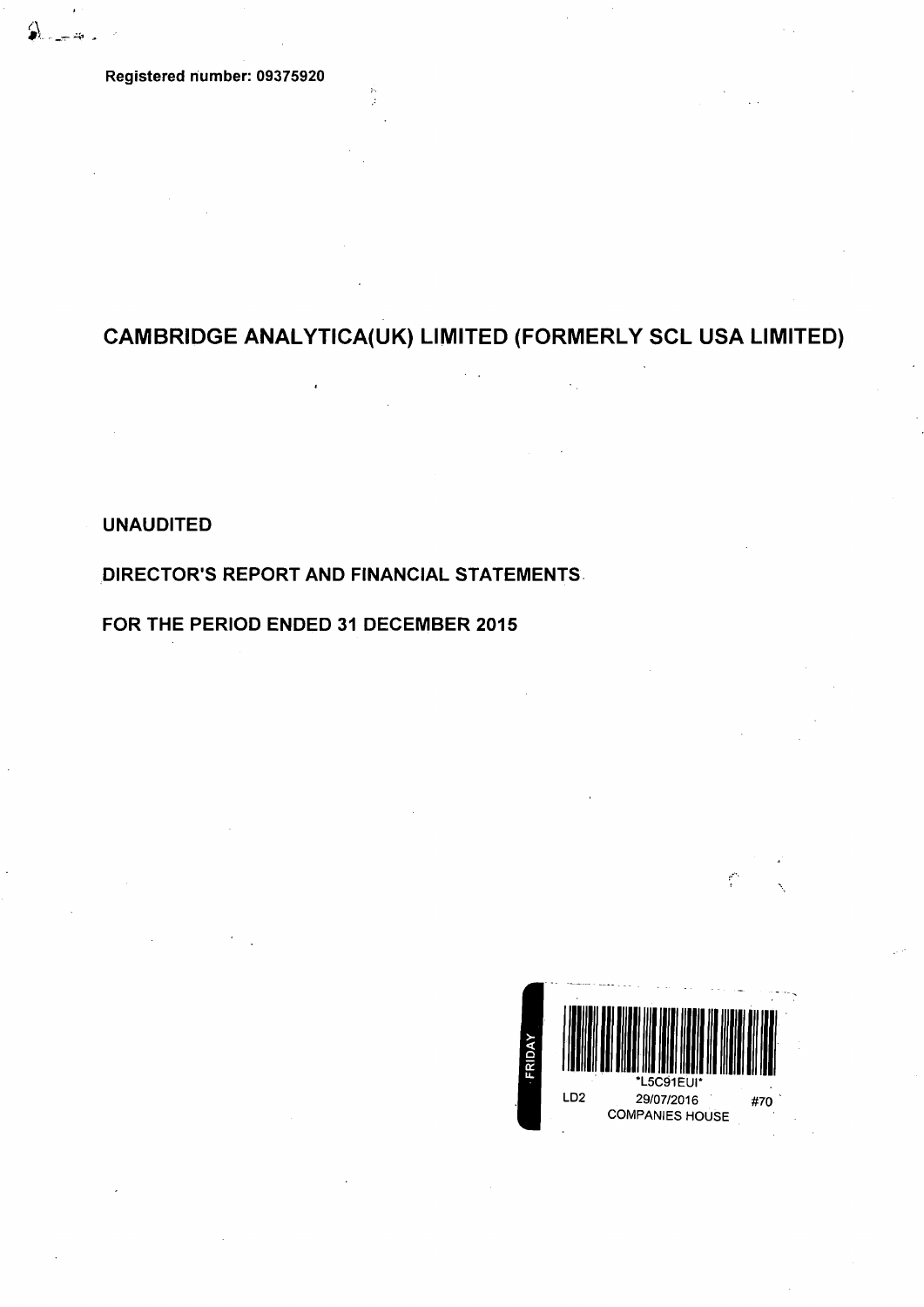### **CAMBRIDGE ANAL YTICA(UK) LIMITED (FORMERLY SCL USA LIMITED)**

**COMPANY INFORMATION** 

**DIRECTOR** 

Alexander Nix (appointed 6 January 2015)

**REGISTERED NUMBER** 

09375920

**REGISTERED OFFICE** 

c/o PKF Littlejohn LLP 1 Westferry Circus Canary Wharf London E14 4HD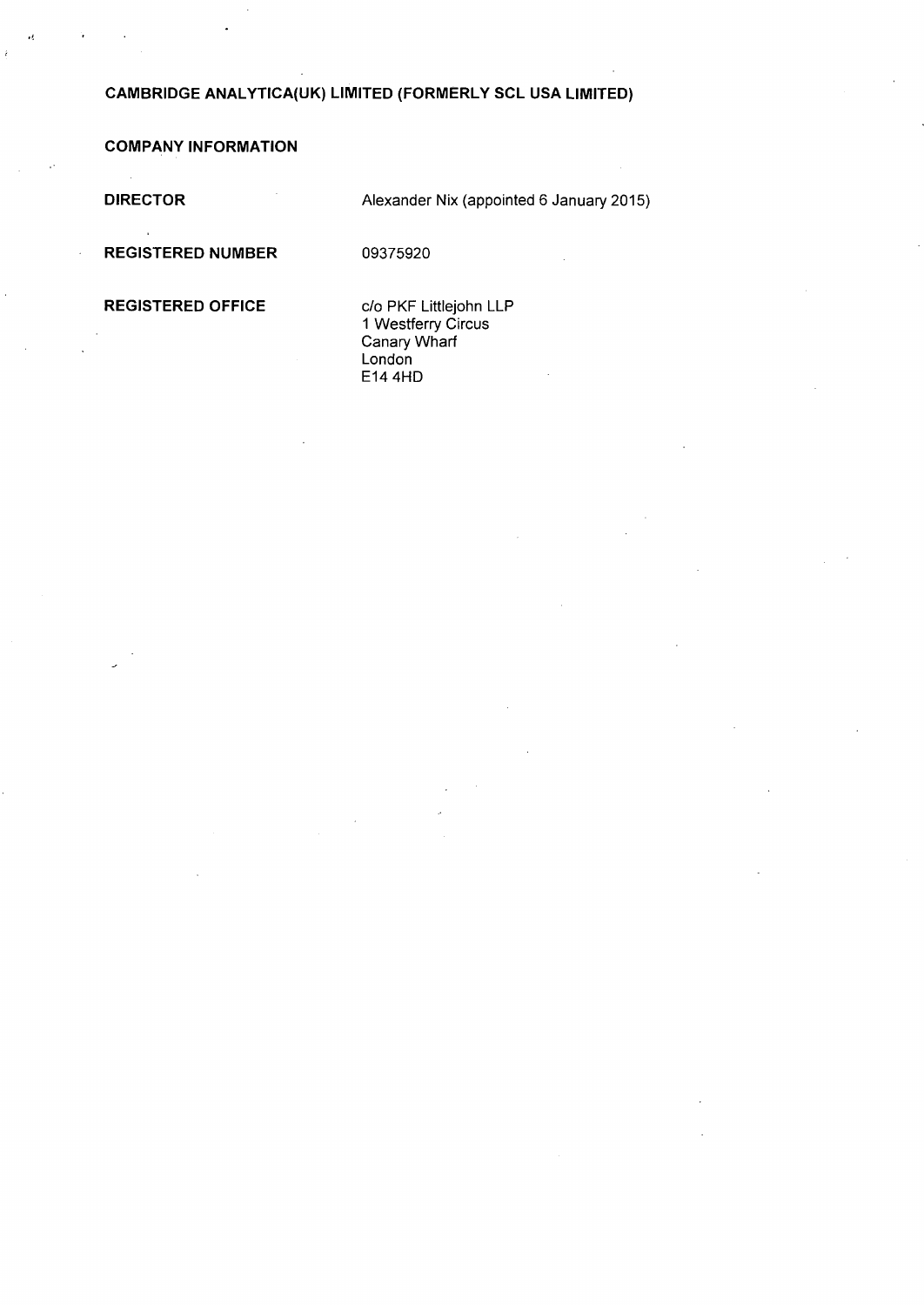#### CAMBRIDGE ANAL YTICA(UK) LIMITED (FORMERLY SCL USA LIMITED)

#### **CONTENTS**

| Director's report<br>$\sim$<br>$\sim$               |                          |
|-----------------------------------------------------|--------------------------|
| <b>Profit and loss account</b><br>$\cdot$<br>$\sim$ | $\overline{2}$<br>$\sim$ |
| <b>Balance sheet</b>                                | $\mathcal{P}$            |
| $\sim$ $\sim$                                       |                          |

#### Notes to the financial statements 3

l,  $\sim$ 

Page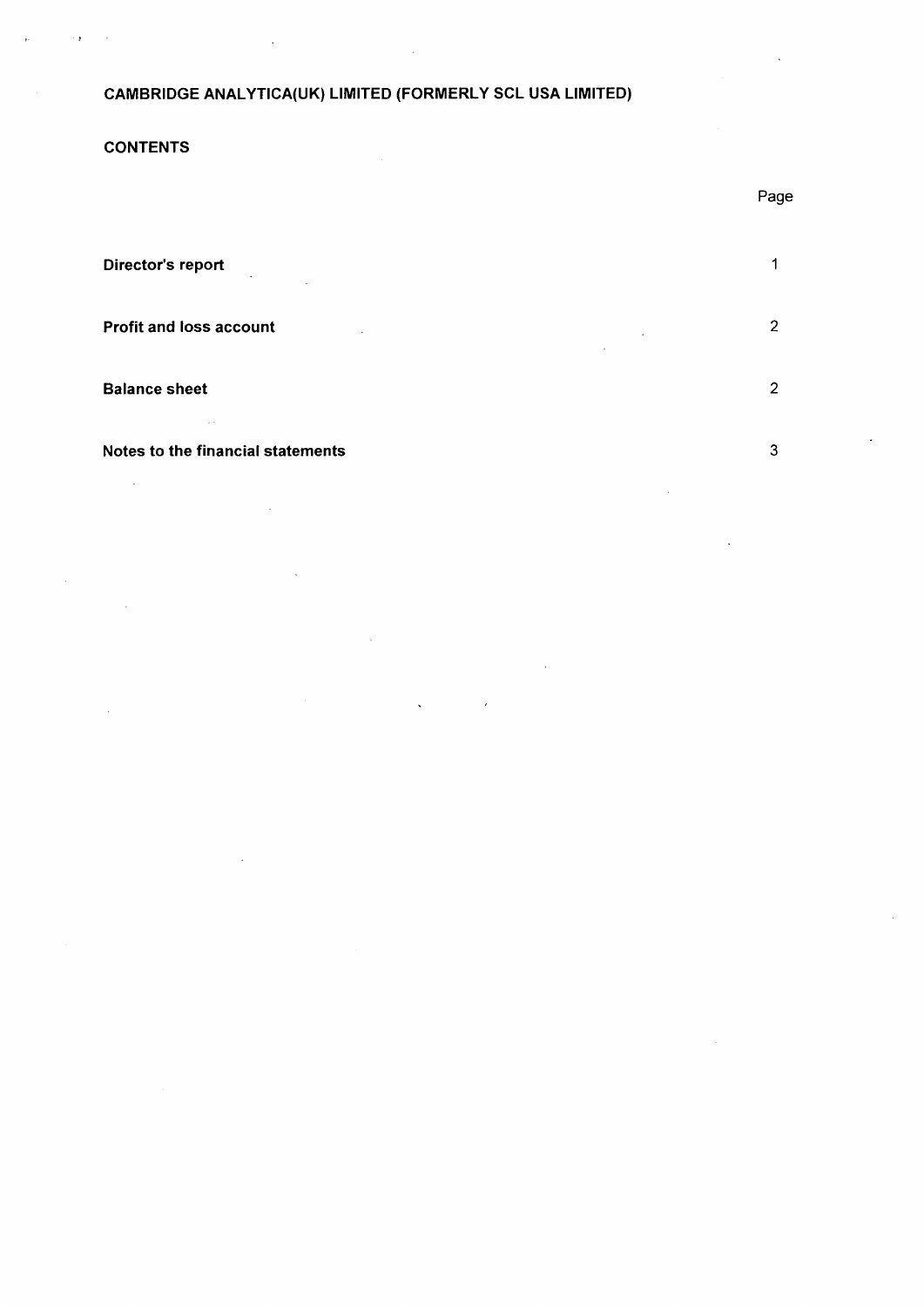#### **DIRECTOR'S REPORT FOR THE PERIOD ENDED 31 DECEMBER 2015**

The Director presents his report and the unaudited financial statements for the period ended 31 December 2015.

#### **DIRECTOR**

The Director who served during the period was:

Alexander Nix (appointed 6 January 2015)

This report has been prepared in accordance with the provisions applicable to companies subject to the small companies regime.

This report was approved by the board on 27 July 2016

and signed on its behalf.

 $#$ 

Alexander Nix **Director**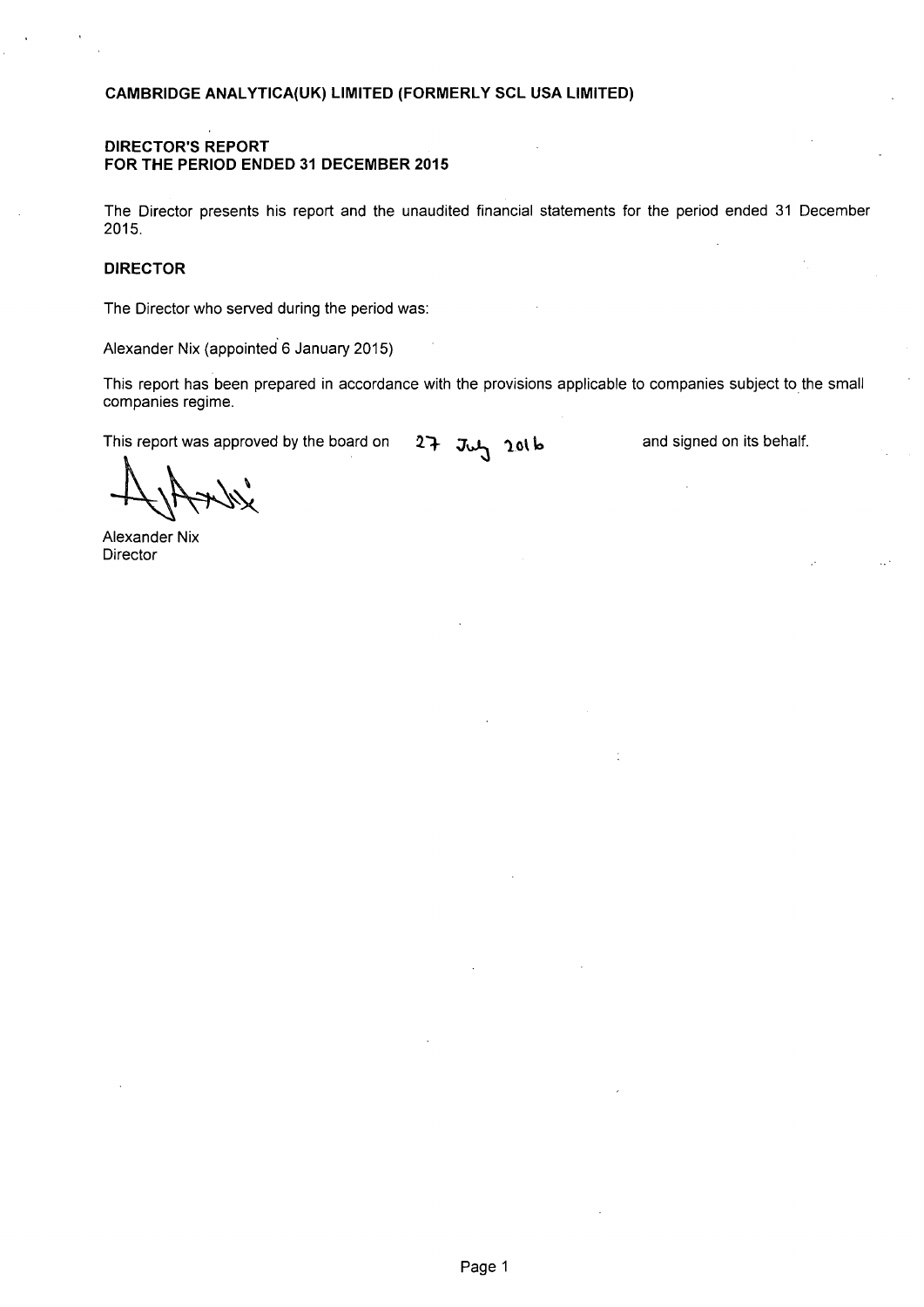#### **CAMBRIDGE ANAL YTICA(UK) LIMITED (FORMERLY SCL USA LIMITED) REGISTERED NUMBER: 09375920**

#### **PROFIT AND LOSS ACCOUNT FOR THE PERIOD ENDED 31 DECEMBER 2015**

The Company incorporated on 6 January 2015 and has not traded during the period. During this period, the Company received no income and incurred no expenditure and therefore made neither profit or loss.

#### **BALANCE SHEET AS AT 31 DECEMBER 2015**

|                                       | <b>Note</b> | 2015<br>£ |
|---------------------------------------|-------------|-----------|
| <b>CURRENT ASSETS</b>                 |             |           |
| <b>Debtors</b>                        | 2           | 100       |
| TOTAL ASSETS LESS CURRENT LIABILITIES |             | 100       |
| <b>CAPITAL AND RESERVES</b>           |             |           |
| Called up share capital               | 3           | 100       |
| <b>SHAREHOLDERS' FUNDS</b>            | 4           | 100       |

The financial statements have been prepared in accordance with the special provisions applicable to small companies within Part 15 of the Companies Act 2006 and in accordance with the Financial Reporting Standard for Smaller Entities (effective January 2015).

For the period ended 31 December 2015 the Company was entitled to exemption from audit under section 480 of the Companies Act 2006.

Members have not required the Company to obtain an audit in accordance with section 476 of the Companies Act 2006.

The Director acknowledges his responsibilities for complying with the requirements of the Companies Act 2006 with respect to accounting records and for preparing financial statements which give a true and fair view of the state of affairs of the Company as at the end of the financial period and of its profit or loss for the financial period, in accordance with the requirements of sections 394 and 395 of the Act and which otherwise comply with the requirements of the Companies Act 2006 relating to financial statements, so far as applicable to the Company.

The financial statements were approved and authorised for issue by the board and were signed on its behalf on ~1- J~ **'la\'o** '

+ 11/2 mx

**Alexander Nix Director** 

The notes on page 3 form part of these financial statements.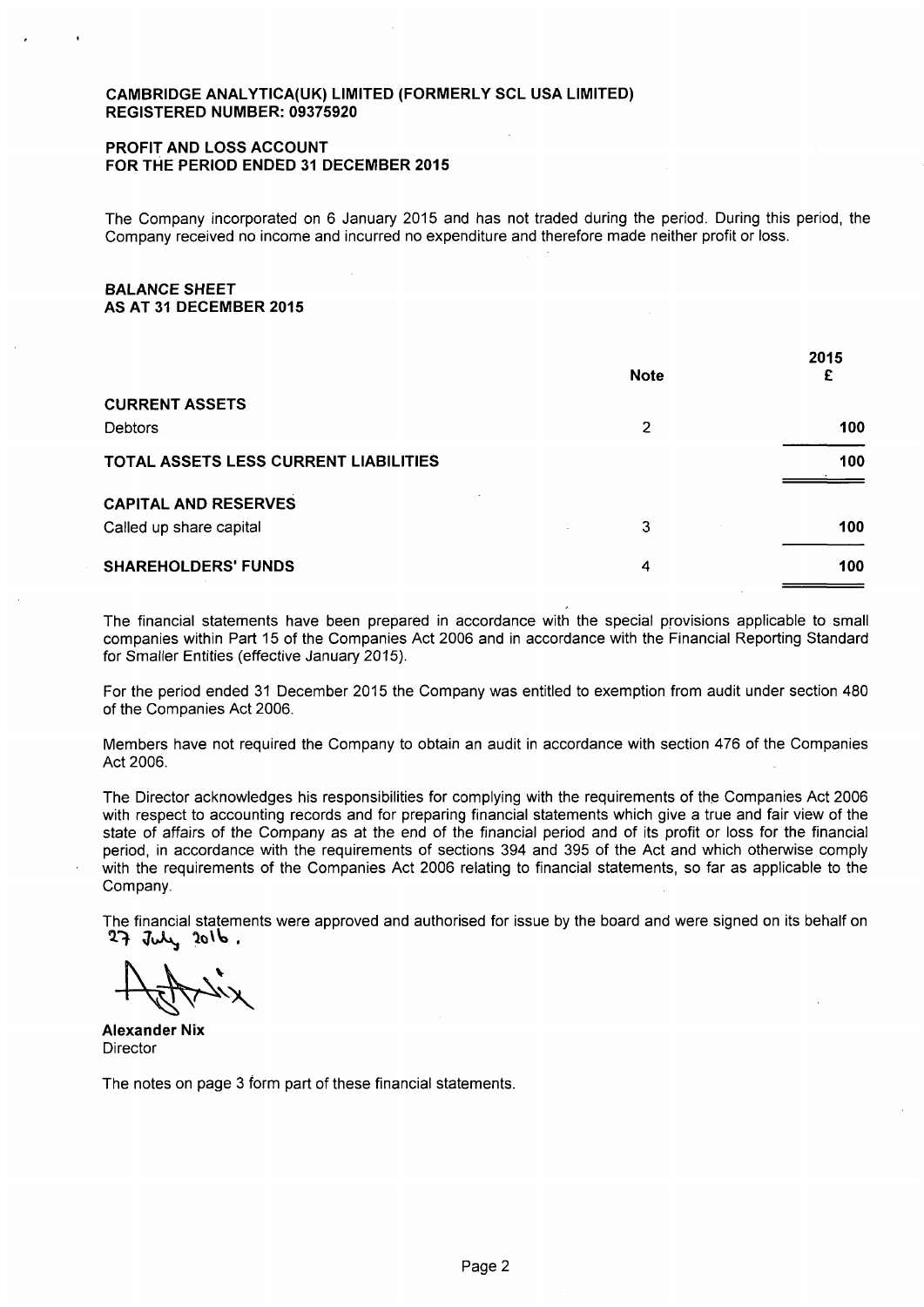#### **CAMBRIDGE ANAL YTICA(UK) LIMITED (FORMERLY SCL USA LIMITED)**

#### **NOTES TO THE FINANCIAL STATEMENTS FOR THE PERIOD ENDED 31 DECEMBER 2015**

#### **1. ACCOUNTING POLICIES**

#### **1.1 Basis of preparation of financial statements**

The financial statements have been prepared under the historical cost convention and in accordance with the Financial Reporting Standard for Smaller Entities (effective January 2015).

#### **2. DEBTORS**

 $\cdot$  .

|    |                                                                             | 2015<br>£    |
|----|-----------------------------------------------------------------------------|--------------|
|    | Called up share capital not paid                                            | 100          |
|    |                                                                             |              |
| 3. | <b>SHARE CAPITAL</b>                                                        |              |
|    |                                                                             | $-2015$<br>£ |
|    | Allotted, called up and fully paid                                          |              |
|    | 10,000 Ordinary shares shares of £0.01 each                                 | 100          |
|    |                                                                             |              |
|    | On incorporation 10,000 shares were issues at their nominal value of £0.01. |              |

#### **4. RECONCILIATION OF MOVEMENT IN SHAREHOLDERS' FUNDS**

|                                                                | 2015                |
|----------------------------------------------------------------|---------------------|
| Opening shareholders' funds<br>Shares issued during the period | $\mathbf{r}$<br>100 |
| Closing shareholders' funds                                    | 100                 |

#### **5. ULTIMATE PARENT UNDERTAKING AND CONTROLLING PARTY**

The ultimate parent undertaking is SCL Elections Limited. SCL Elections Limited is under the control of Alexander Nix, who is considered the ultimate controlling party.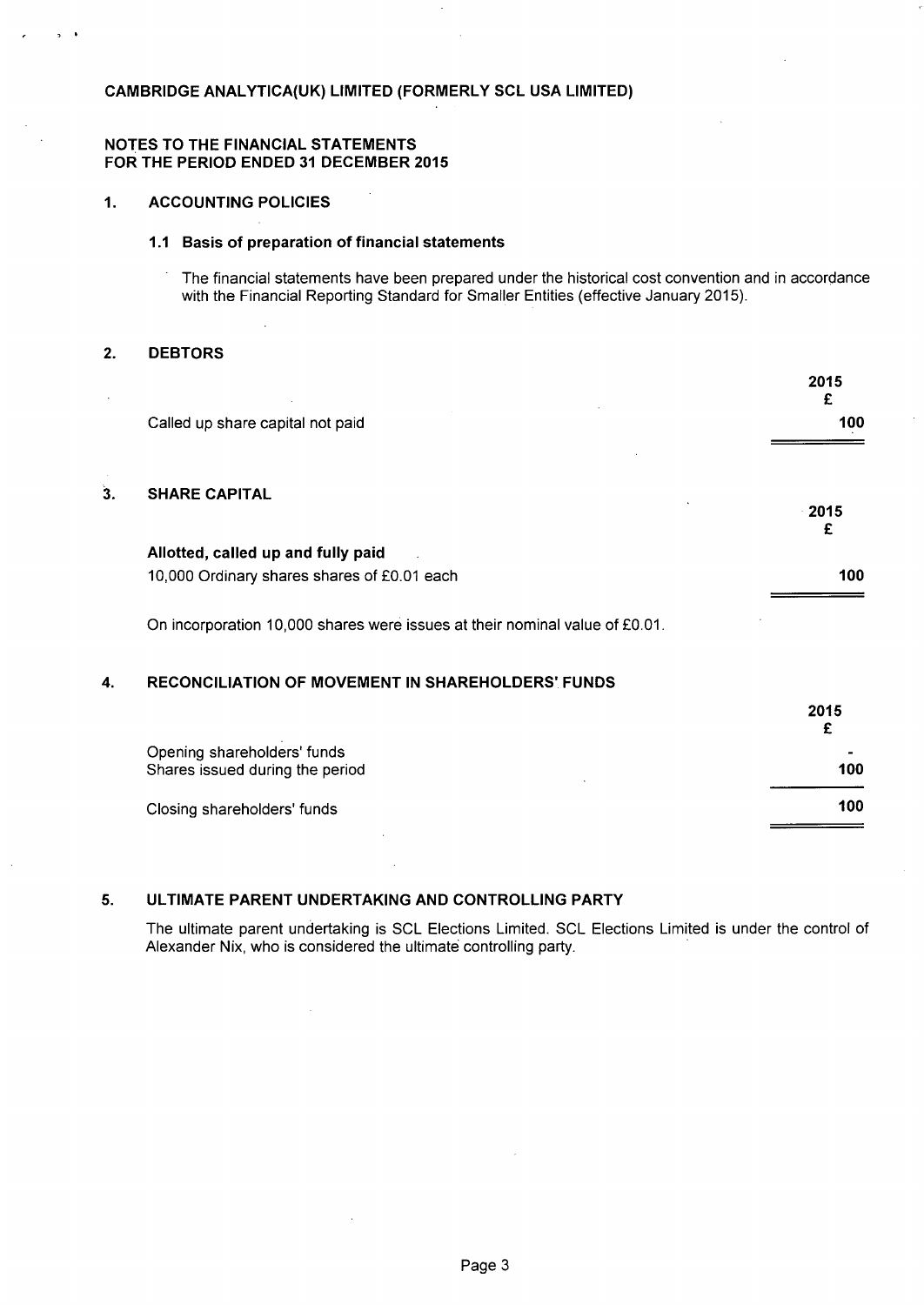Registered number: 09375920

## **CAMBRIDGE ANALYTICA(UK) LIMITED**

UNAUDITED

### DIRECTOR'S REPORT AND FINANCIAL STATEMENTS

### FOR THE YEAR ENDED 31 DECEMBER 2016

\6DL6SE<sup>.</sup> A18 25/08/2017 #152 COMPANIES HOUSE

FRIDAY

rl fl t> I I, ,.I II jl I, f:  $\left| \cdot \right|$  $\left[\cdot\right]$ i'  $\mathbf{i}$  :

i' I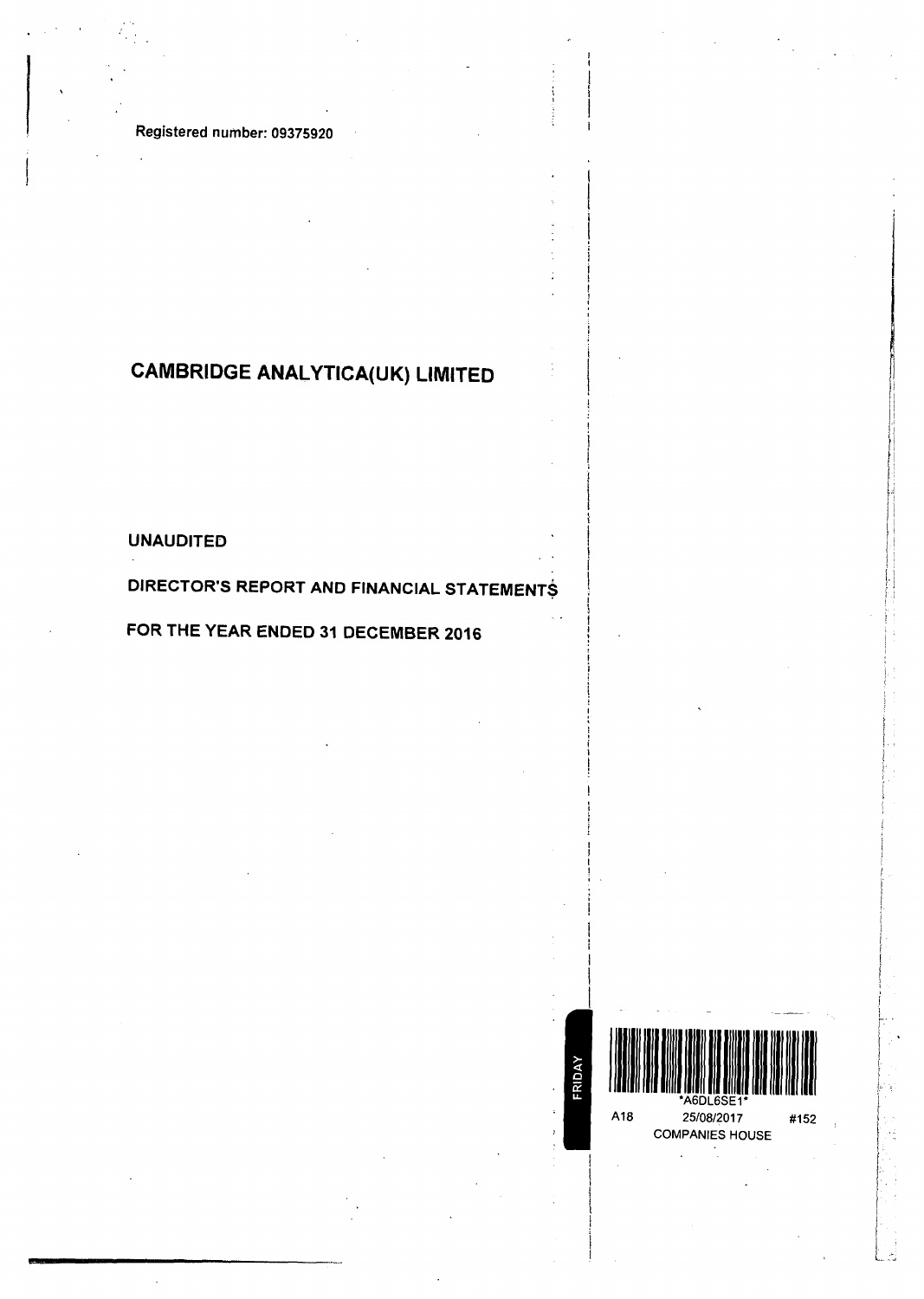## CAMBRIDGE ANALYTICA(UK) LIMITED (FORMERLY SCL USA LIMITED)

| <b>COMPANY INFORMATION</b> |                                                                                          | $\vdots$ |
|----------------------------|------------------------------------------------------------------------------------------|----------|
| Director.                  | Alexander Nix                                                                            |          |
| <b>Registered number</b>   | 09375920                                                                                 |          |
| Registered office          | c/o PKF Littlejohn LLP<br>1 Westferry Circus<br>Canary Wharf<br>London<br><b>E14 4HD</b> |          |
|                            |                                                                                          |          |
|                            |                                                                                          |          |
|                            |                                                                                          |          |
|                            |                                                                                          |          |
|                            |                                                                                          |          |
|                            |                                                                                          | t        |
|                            |                                                                                          |          |
|                            |                                                                                          |          |
|                            |                                                                                          |          |
|                            |                                                                                          |          |

I i  $\mathbf{I}$ l i I I i ! : l I I I  $\mathbf{I}$ I i I I ! I

II

!I

I! tl  $_{\rm H}$ 

 $\begin{bmatrix} 1 \\ 1 \\ 1 \end{bmatrix}$  $\left| \begin{array}{c} \downarrow \\ \downarrow \\ \downarrow \end{array} \right|$  $\ddot{\cdot}$  : i I  $\left\lfloor \frac{1}{2} \right\rfloor$ 

l *r,* 

. ' - ·- ·-·.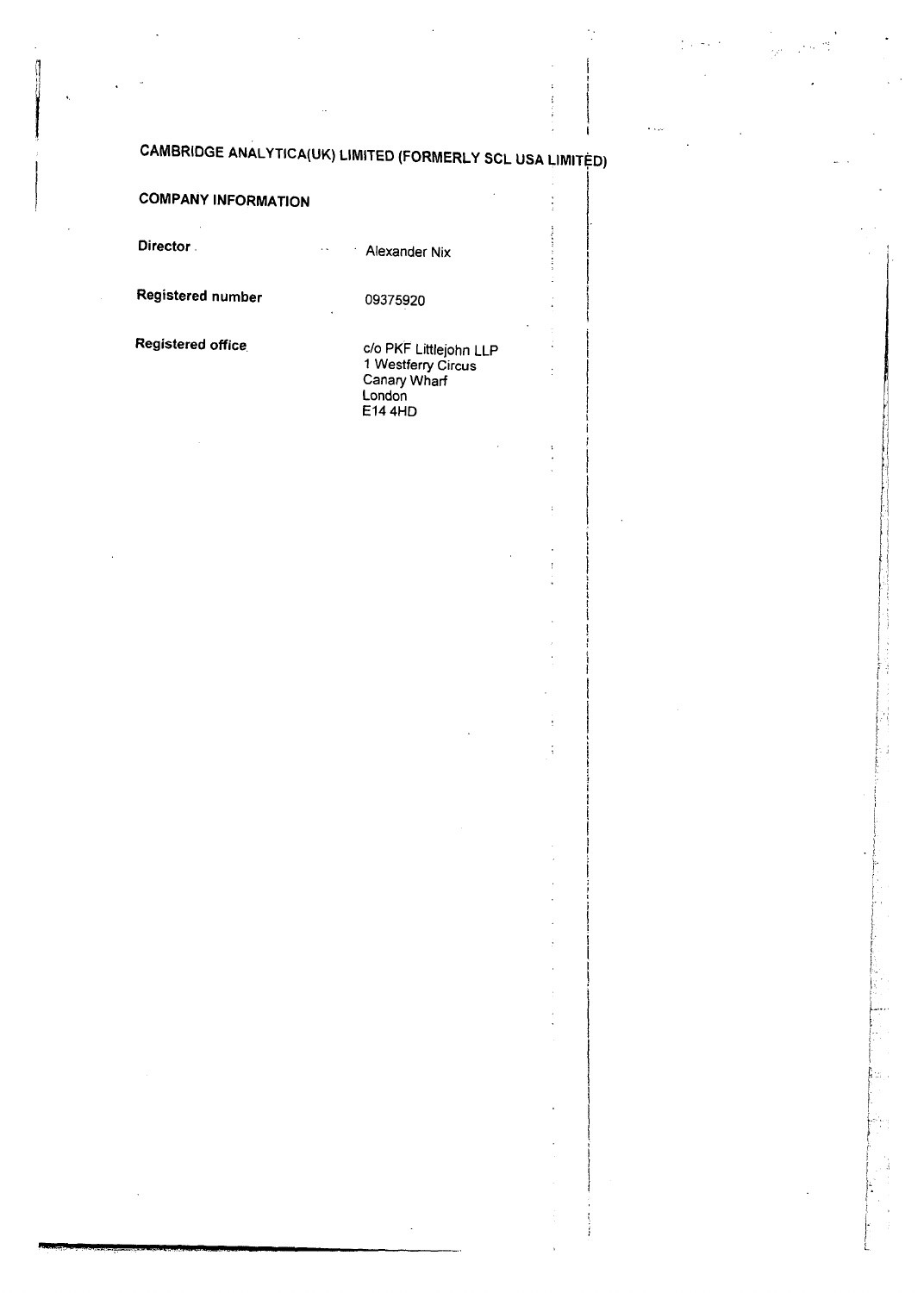## CAMBRIDGE ANAL YTICA(UK) LIMITED (FORMERLY SCL USA LIMITFD)

**CONTENTS** 

Director's report

Balance sheet

Notes to the financial statements

Page  $\mathbf{1}$ 

2

3

)

I  $\mathbf{r}$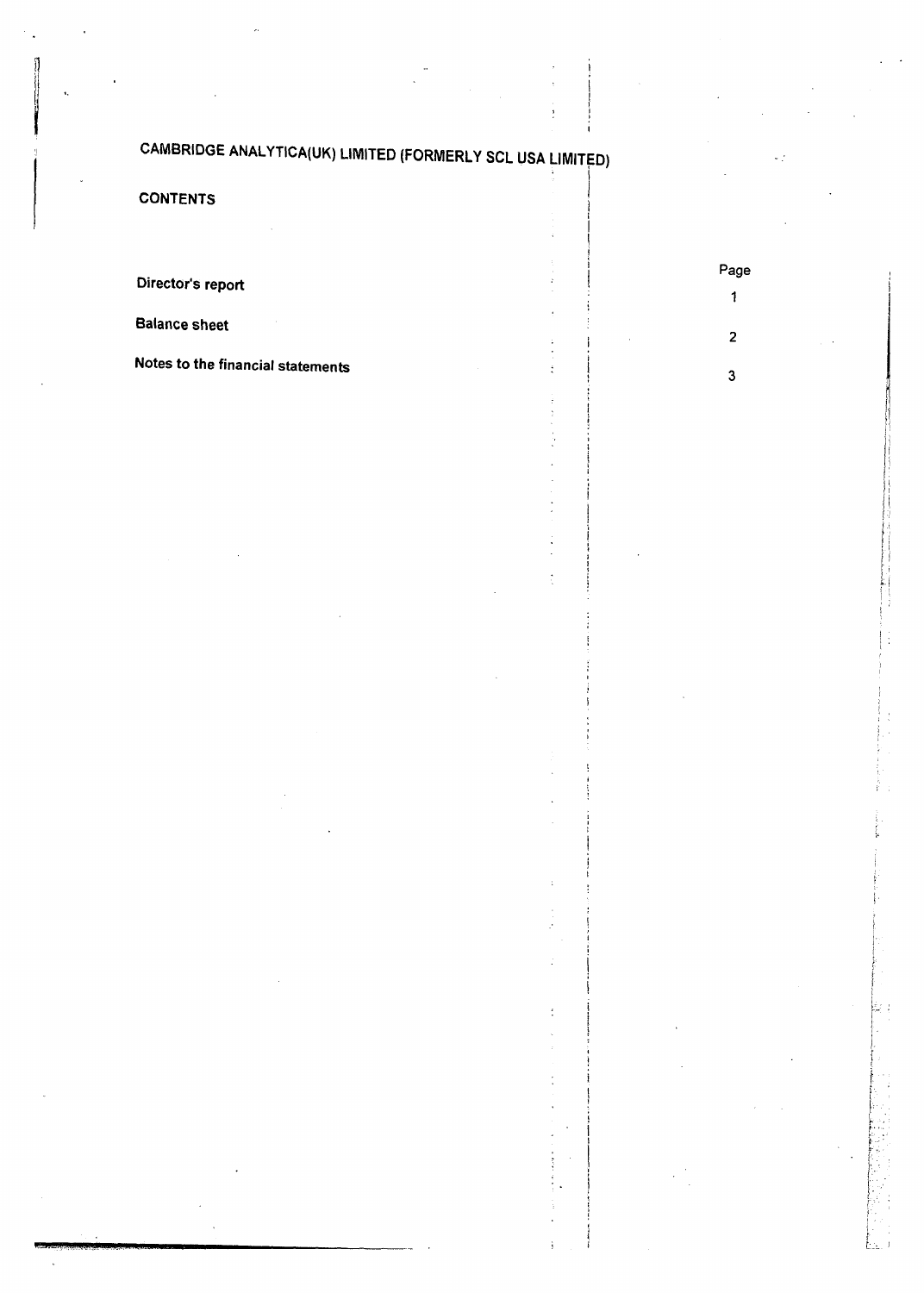#### CAMBRIDGE ANALYTICA(UK) LIMITED (FORMERLY SCL USA LIMITED)

#### DIRECTOR'S REPORT FOR THE YEAR ENDED 31 DECEMBER 2016

The Director presents his report and the financial statements for the year ended 31 December 2016.

#### Director

fl il

 $\ddot{\phantom{a}}$ 

The Director who served during the year was:

Alexander Nix

#### Small Companies Note

In preparing this report, the Director have taken advantage of the small companies exemptions provided by section 415A of the Companies Act 2006.

This report was approved by the board on

and signed on its behalf.

I

 $\mathbb{R} \times \mathbb{R}$ 

 $X \downarrow \downarrow \downarrow \downarrow$ Alexander

**Director** 

 $|16|8|17$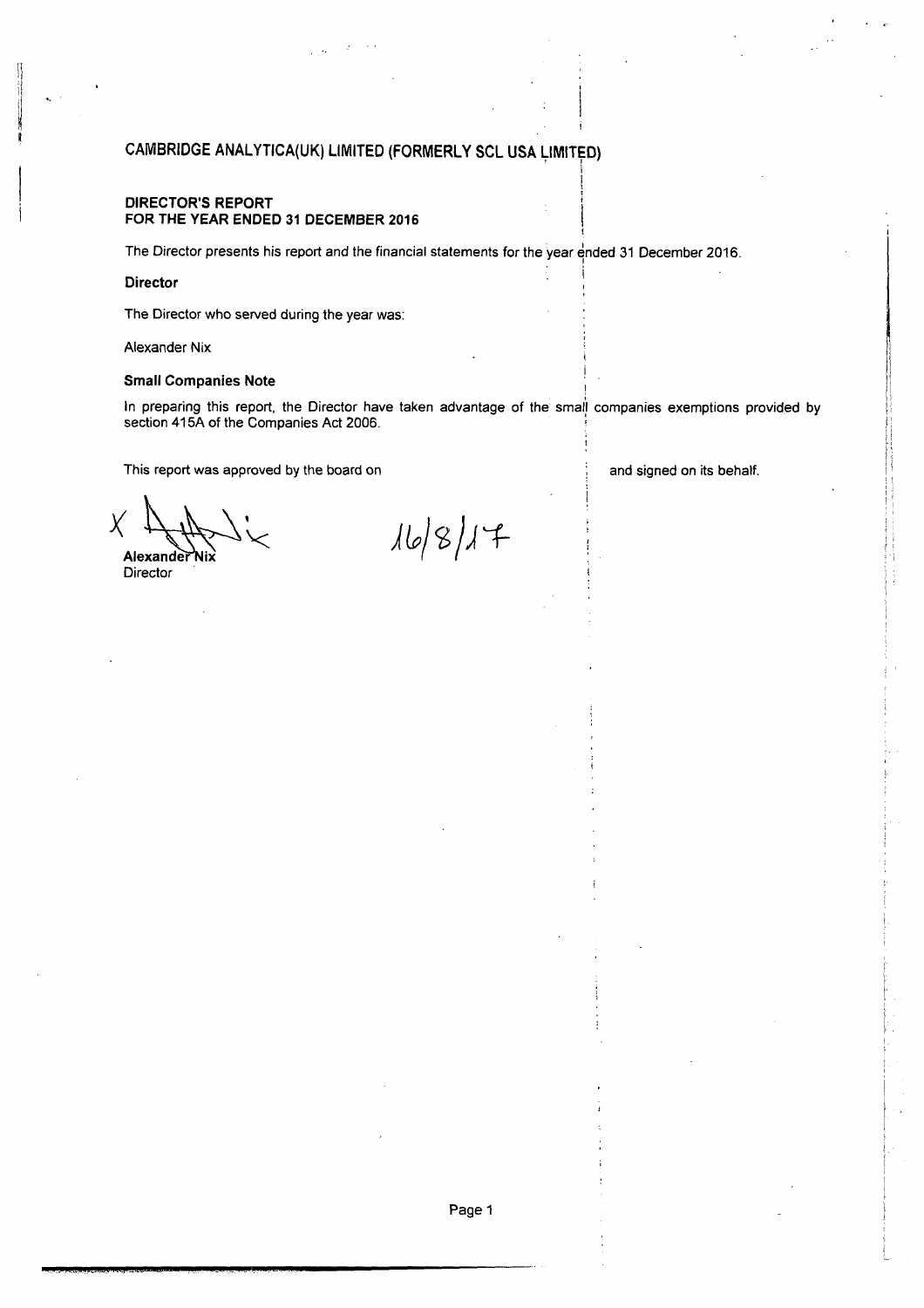#### CAMBRIDGE ANAL YTICA(UK) LIMITED (FORMERLY SCL USA LIMITED) REGISTERED NUMBER: 09375920

#### BALANCE SHEET AS AT 31 DECEMBER 2016

|                                              | <b>Note</b> |     | 2016<br>£ |     | 2015<br>£ |
|----------------------------------------------|-------------|-----|-----------|-----|-----------|
| <b>Current assets</b>                        |             |     |           |     |           |
| Debtors: amounts falling due within one year | 3           | 100 |           | 100 |           |
|                                              |             | 100 |           | 100 |           |
| Total assets less current liabilities        |             |     | 100       |     | 100       |
| <b>Net assets</b>                            |             |     | 100       |     | 100       |
| <b>Capital and reserves</b>                  |             |     |           |     |           |
| Share capital                                |             |     | 100       |     | 100       |
|                                              |             |     | 100       |     | 100       |

For the year ended 31 December 2016 the Company was entitled to exemption from audit under section 480 of the Companies Act 2006.

Members have not required the Company to obtain an audit in accordance with section 476 of the Companies Act 2006.

The Director acknowledges his responsibilities for complying with the requirements of the Companies Act 2006 with respect to accounting records and the preparation of financial statements.

The financial statements have been prepared in accordance with the provisions applicable to companies subject to the small companies' regime and in accordance with the provisions of FRS 102 Section 1A - small entities.

The financial statements were approved and authorised for issue by the board and were signed on its behalf on

<sup>1</sup>~ .1.-.. \,~ AI~\T Director

 $16917$ 

The notes on page 3 form part of these financial statements.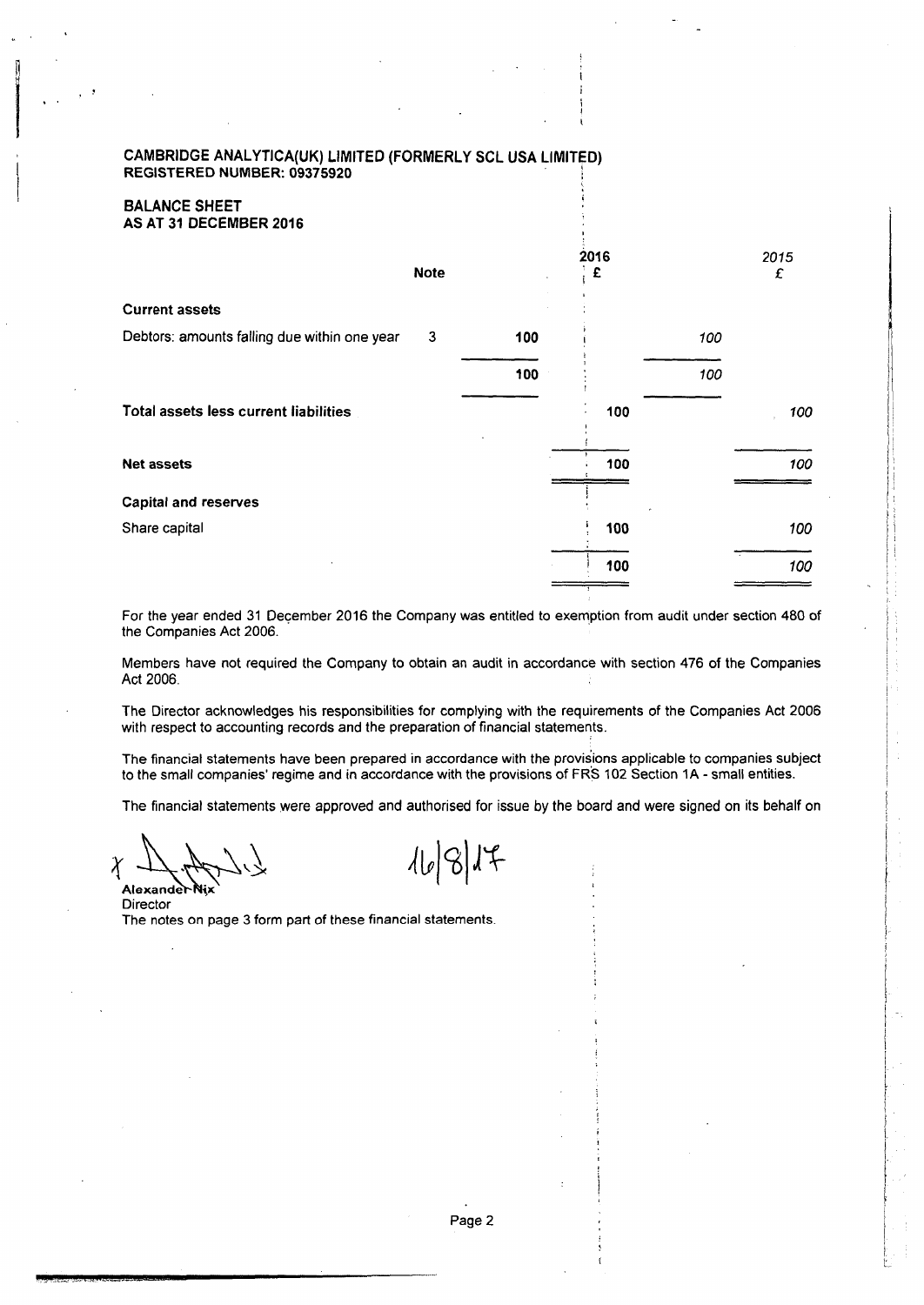#### CAMBRIDGE ANALYTICA(UK) LIMITED (FORMERLY SCL USA LIMITED)

#### NOTES TO THE FINANCIAL STATEMENTS FOR THE YEAR ENDED 31 DECEMBER 2016

#### 1. General information

Cambridge Analytica(UK) Limited ("the Company") is a private Company limited by shares and is incorporated and domiciled in England. The address of its registered office is c/o PKF Littlejohn LLP, 1 Westferry Circus, Canary Wharf, London, E14 4HD. !

.I

I, - '

I

I

is a set of the set of the set of the set of the set of the set of the set of the set of the set of the set of

The financial statements are presented in sterling which is the functional currency of the Company.

#### 2. Accounting policies 1

#### 2.1 Basis of preparation of financial statements

The financial statements have been prepared under the historical cost convention and in accordance with Section 1A of Financial Reporting Standard 102, the Financial Reporting Standard applicable in the UK and the Republic of Ireland and the Companies Aqt 2006. . I

#### 3. Debtors

|                                  | 2016<br>$\sim$ | 2015   |
|----------------------------------|----------------|--------|
| Called up share capital not paid | 100            | $-100$ |
|                                  | 100            | 100-   |
|                                  |                |        |

#### 4. First time adoption of FRS 102

The policies applied under the entity's previous accounting framework are not materially different to FRS 102 and have not impacted on equity or profit or loss.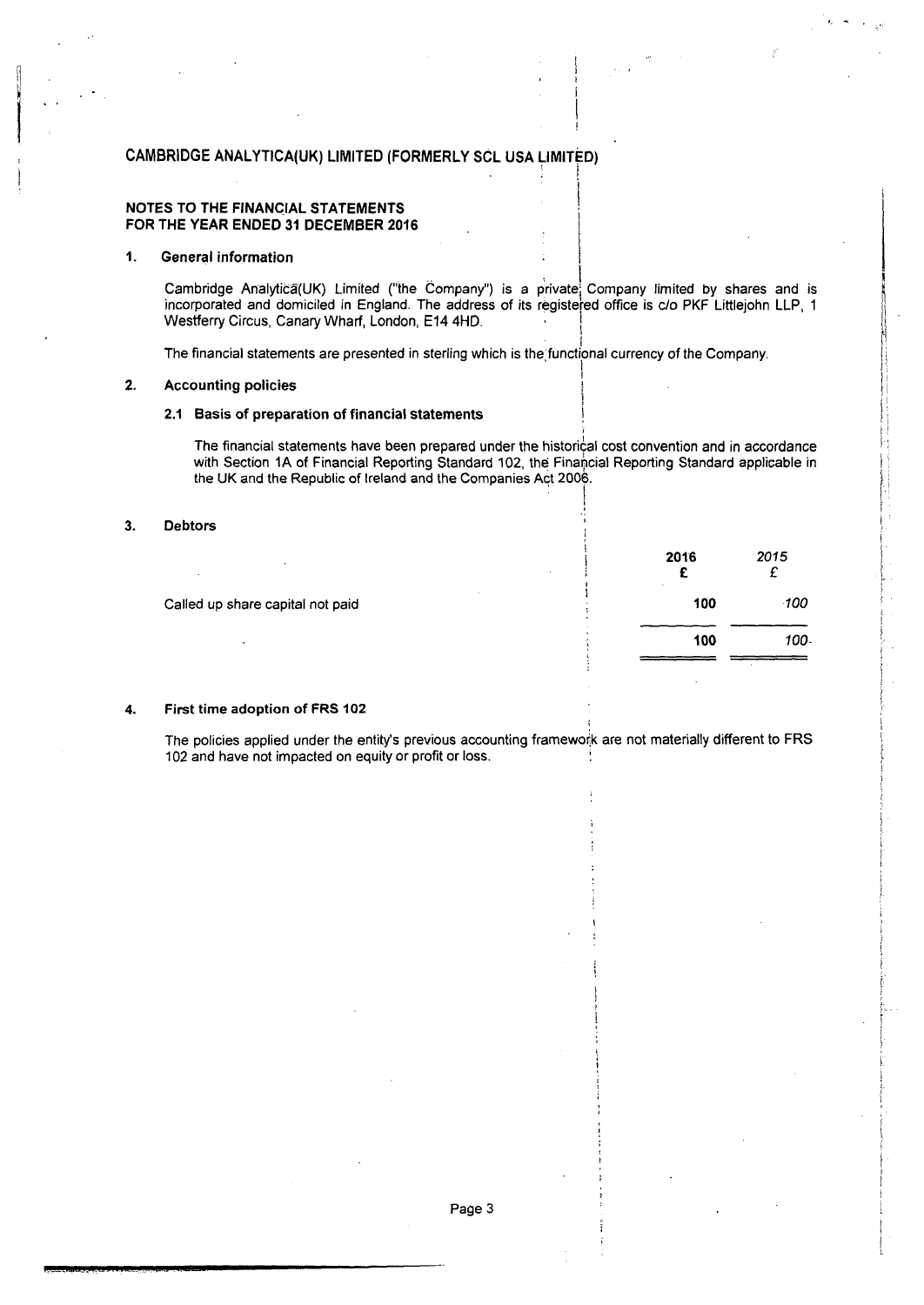### [Companies](https://beta.companieshouse.gov.uk/) House

BETA This is a trial service — your feedback [\(https://www.research.net/r/chbeta\)](https://www.research.net/r/chbeta) will help us to improve it.

Search for companies or officers

# CAMBRIDGE ANALYTICA(UK) LIMITED

Company number 09375920

- Officers
- Persons with significant control [\(https://beta.companieshouse.gov.uk/company/09375920/persons-with-significant-control\)](https://beta.companieshouse.gov.uk/company/09375920/persons-with-significant-control)

### Filter officers

Current officers

Apply filter

 $\Box$ 

#### 2 officers / 2 resignations

#### [NIX, Alexander James Ashburner](https://beta.companieshouse.gov.uk/officers/YEplkqBMfc6Rp3dbPs57pN3aqO4/appointments)

Correspondence address 13 St. James's Gardens, London, England, W11 4RD

Role Resigned Director Date of birth May 1975 Appointed on 6 January 2015 Resigned on 30 April 2018 Nationality British Country of residence United Kingdom Occupation Ceo

#### [WHEATLAND, Julian David](https://beta.companieshouse.gov.uk/officers/hvyCzVBNN2CA8PSiOQFLbwm8BGo/appointments)

Correspondence address Pkf Littlejohn, Level 2, 1 Westferry Circus, London, England, E14 4HD Role Resigned Director Date of birth July 1961 Appointed on 30 April 2018 Resigned on 30 April 2018 Nationality British Country of residence England Occupation Ceo

[Is there anything wrong with this page?](javascript:void(0);)